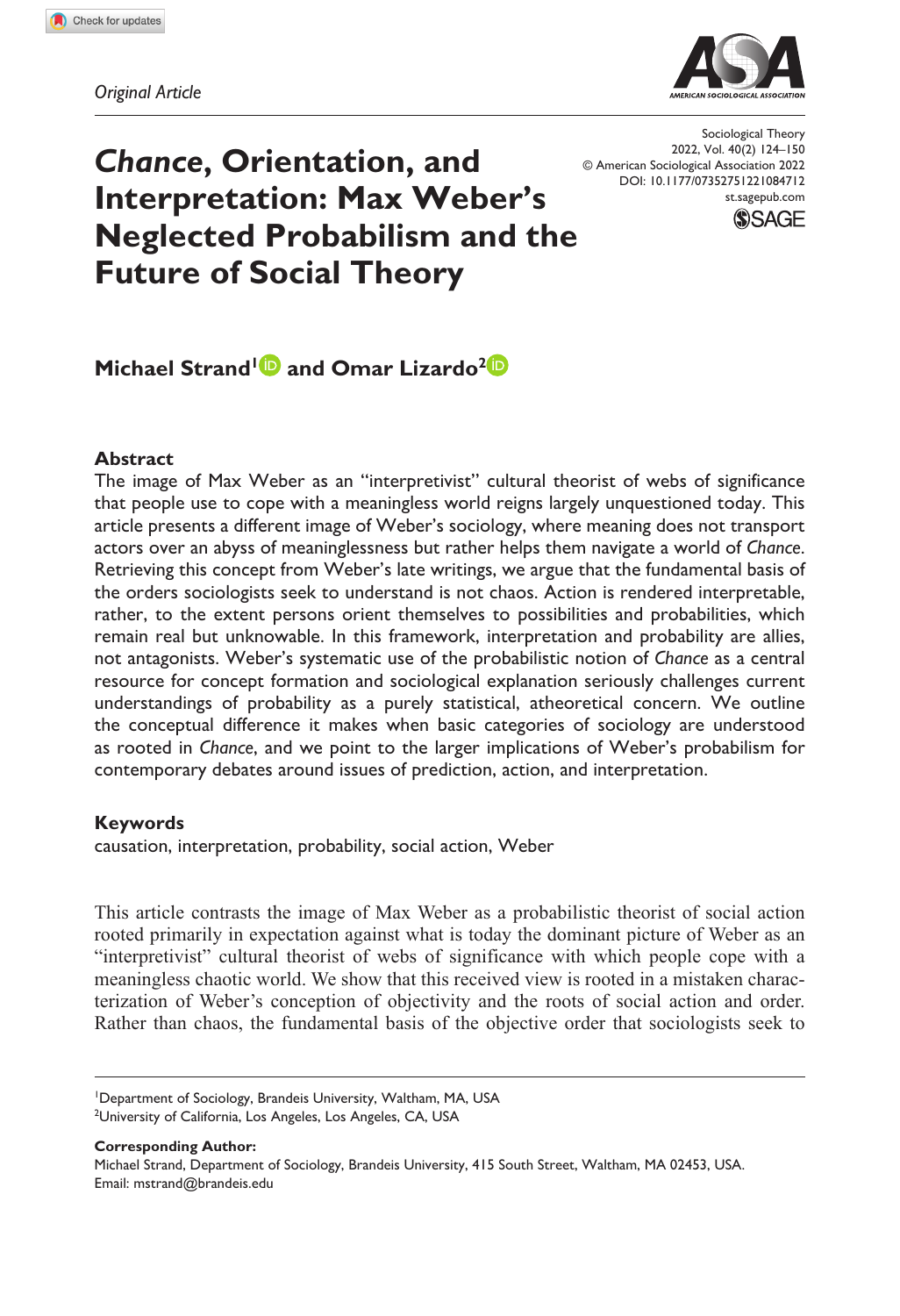understand is *Chance*.<sup>1</sup> Because persons orient themselves to constructed probabilistic orders, their action can be rendered interpretable. Accordingly, interpretation and meaningful action have a fundamentally different basis in Weber's sociology than in contemporary cultural sociology because neither of these core ideas can be disassociated from probabilistic conceptions.

Taking Weber's systematic use of probabilistic notions seriously makes the contemporary taken-for-grantedness of the dominant picture problematic at best. Our analysis shows that for Weber, interpretation and probability are *allies*, not antagonists.2 This is evident in Weber's first full (and unfortunately last) statement of his sociology—the first part of *Economy and Society* (*E&S*; Weber [1921–1922] 2019)—where the notion of *Chance* is not an incidental extravagance or peripheral concern.<sup>3</sup> Instead, it is the central resource for concept formation and for delineating a formal theory of action and the construction of social orders.4 Nevertheless, the full implications of Weber building the conceptual foundations of his last statement on sociology on *Chance* have yet to be fully digested and taken into account. Part of it is obscurity generated by a lack of appreciation for the intellectual tradition of philosophical probabilism Weber was drawing on (Heidelberger 2015). Weber admittedly "plundered" the key notion of *Chance* from a mostly lost nineteenth-century discourse on probability (von Kries 1886). It was meant to refer to real but unknowable possibilities and probabilities to which people indirectly orient themselves in the form of expectation and judgment (essentially consisting of *guessing*). This version of *Chance* is only partially (and poorly) approximated in the contemporary uses of "chance," whether folk or statistical (Sauder 2020).<sup>5</sup> This has significant consequences for how we should understand the conceptual foundations of Weber's sociology and how his work, immensely influential as it has been, has radical implications for contemporary sociology in bringing interpretation and probability into a mutually profitable relationship.

Because of its centrality in Weber's concept-formation efforts, we wager that if you do not understand *Chance*, then the categories of Weber's interpretive sociology will likely elude you as well. These categories describe an objective order composed of "opportunities, probabilities, and risks" people face at every turn as they orient themselves (Tribe 2019:65). The objectivity of this order is not exogenous. Instead, objective order is continuously constructed from anticipatory action shaped by probabilistic expectations. For Weber, the interplay between *Chance* and subjective expectations generated when people orient themselves to Objective Possibility is ultimately productive of whatever factual order we can observe and measure. People "construct" social orders using the looping effects of "conceptions of order," rules, consensus, and reprimand as maintained and administered by organizations, associations, and agreements and most evident in rationalized orders and formations of power as more or less extensive distributions of probability. We show how this looping approach to connecting the objective and the subjective has a family resemblance to other constructionist arguments for the emergence of social orders.

Notably, Weber's probabilistic version of constructionism is distinct from the most influential contemporary version of such an approach—Berger and Luckmann's (1966) social constructionism—with the difference pivoting once again on the presumed object of people's orientation. For Weber, objective social orders consist of specifications of *Chance* as possibilities and probabilities matched ("looped into") by corresponding expectations; for traditional social constructionists, a nonprobabilistic institutional order is built instead on sedimented typifications. From the probabilistic perspective, the dynamics of social action are best understood by reference to probabilistic expectation, which remains uneven, fluid, and distributed (see Weber [1913] 1981:177–78; [1919] 2012:350–51; Weber [1921–1922] 2019:104). The typicality, riskiness, or improbability of social action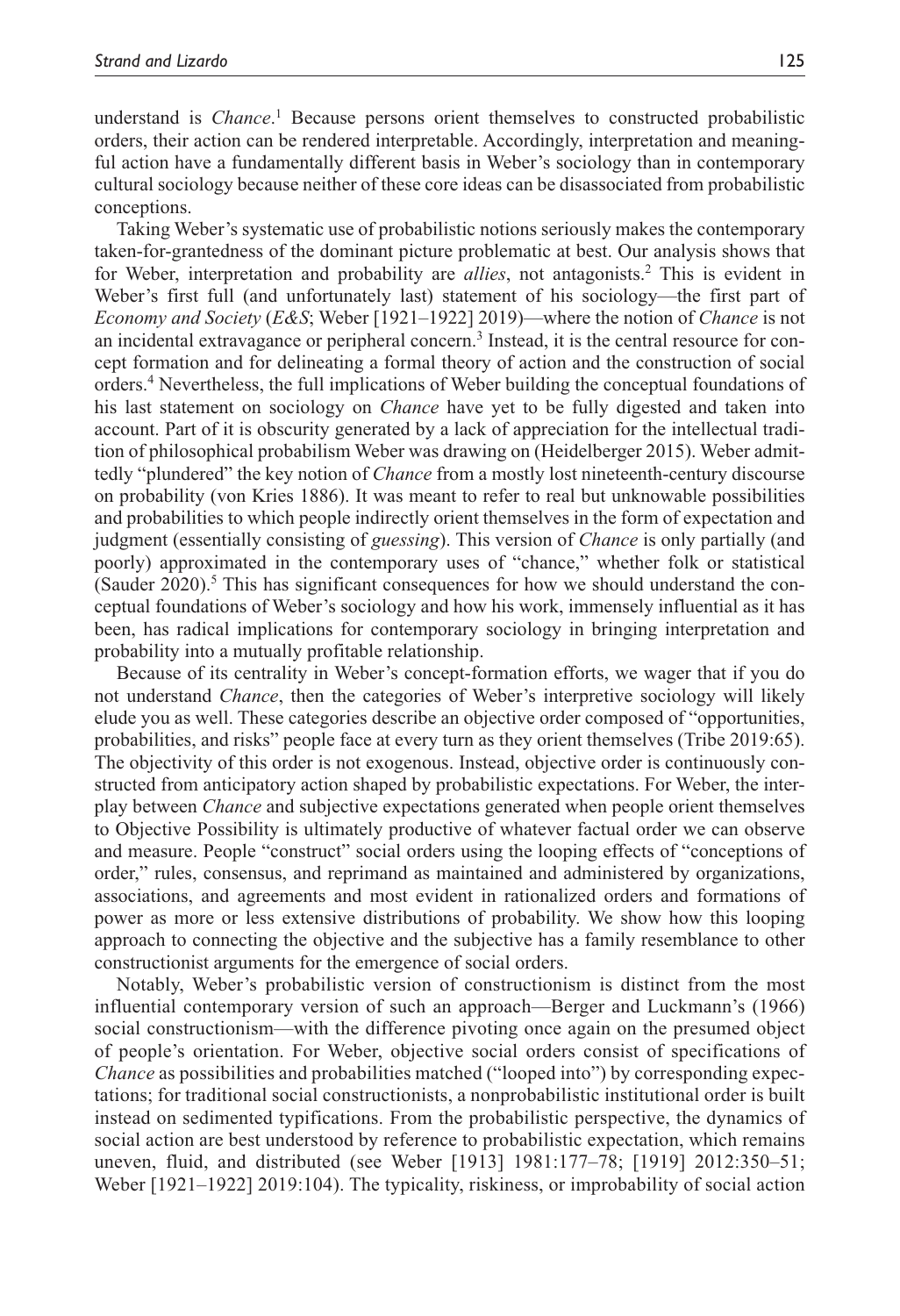are observations of possibility and probability independent of the tabulated frequencies that have become more or less synonymous with achieving empirical access to the "objective" dimensions of social life (Kruger, Daston, and Heidelberger 1990).

Having established the uniqueness of Weber's probabilistic constructionism relative to contemporary contenders, we provide a panoramic reconstruction of Weber's approach to concept formation, sociological explanation, and action theory, all built on notions from philosophical probability. Throughout, we extract the essential elements of Weber's sociology, in which probabilistic notions are central to the task of interpretation and explanation. Along the way, we explain why *Chance* so appealed to Weber and whether this heterodox tradition holds untapped lessons for theory and research today. We conclude that reinterpreting Weber's sociology as probabilistic provides classical foundations for reforming the way sociology approaches and conceptualizes probability more generally by making action probabilistic and locating probability in the world instead of merely in data.

#### Constructionism out of Probability

As may already be apparent, the Weber who emerges from our analysis contrasts sharply with Weber as a straightforward advocate of "interpretivism"—in the various ways this has been understood—a received understanding unchallenged in contemporary sociology.<sup>6</sup> In the interpretivist view, Weber is a theorist of subjective meaning for whom culture serves as a finite segment of signification tenuously carved out of the inherently meaningless infinity of a chaotic universe. One of Talcott Parsons's (1972) last—and retrospectively one of his most deft—intellectual moves was to bequeath us a "cultural Weber" that could, without too much distortion, be anachronistically retrofitted into the analytical culture concept he played such a pivotal role in systematizing (Kuper 2009:47; Lizardo 2016). This is but one of many surviving sociological Webers, yet it has acquired prominence over other contenders with the rise of various flavors of cultural sociology in the American scene.

In seeking the basic elements comprising the cultural Weber, Clifford Geertz (1973) offers the most vivid and ultimately influential picture.<sup>7</sup> Geertz's (1973:405) Weber is one for whom "all experience is construed experience and the symbolic forms in terms of which it is construed thus determine ...its intrinsic nature." "The problem of meaning" features a telling counterfactual, where we are asked to imagine the sort of formless monster a cultureless human animal would be. According to Geertz (1973:46), "Undirected by culture patterns—organized systems of significant symbols—man's behavior would be virtually ungovernable, a mere chaos of pointless acts and exploding emotions, his experience virtually shapeless." Thus, people set on a quest for meaning, responding to an "opaque" reality, "a chaos of nameless things and thingless names," teeming with "specifically senseless experience" (Geertz 1973:100). Here, Weber is a "*verstehende* theorist of tragedy, whose actor [is]...oriented to problems of cosmic meaning" (Warner 1978:1319). Geertz, in particular, makes this Weber's fundamental view, moving directly to the problem of meaning as the essential condition of interpretive sociology (cf. Peacock 1981).

For contemporary sociology's cultural Weber, with its strongly Geertzian provenance, the predetermined existence of cultural patterns both grounds and justifies analytic acts of interpretation, whose validity and existence are thereby established (Biernacki 2000). To interpret action, analysts "orient" themselves to the cultural patterns and significant symbols the people whose actions are being decoded presumably also orient themselves to, thus placing folk acts and discourses in a maximally interpreted meaning landscape (Reed 2011). Today, the elements of this cultural Weber largely dictate how sociologists read and understand Weber's "interpretive sociology."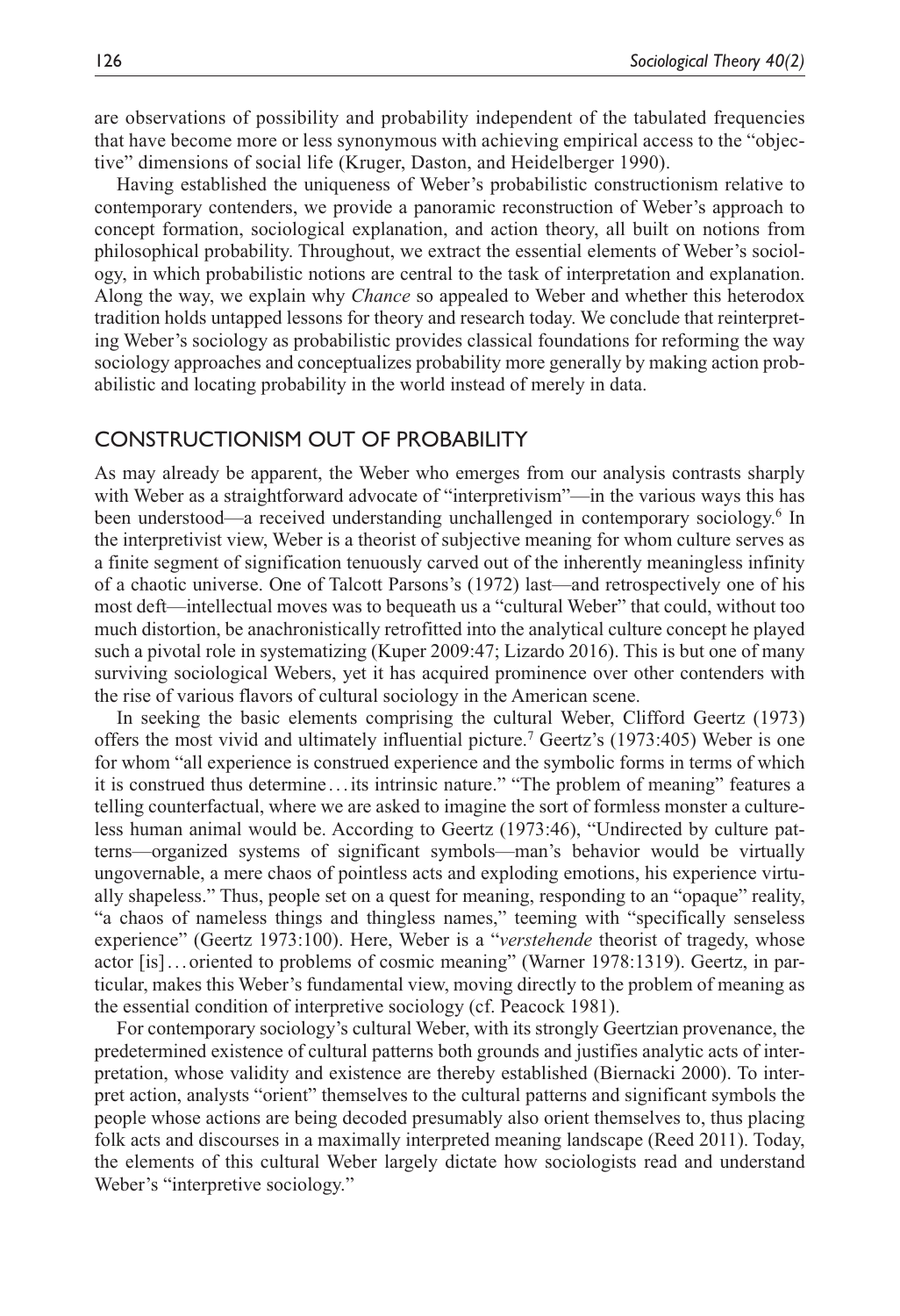Nevertheless, seeing Weber's main contribution through this culturalist lens hinges on accepting an implicit metaphysical claim often but mistakenly attributed to him: namely, that the objective reality people face is *opaque*, *chaotic*, and *meaningless* and requires interpretation. As projected onto Weber's sociology, such a "metaphysics of meaningless chaos" is largely off the mark. The presumed "opaque" world finds a much more exacting reference in Weber's sociology as *Chance* or its synonym, *Objective Possibility*—which is different from indetermination, randomness, or incoherence.<sup>8</sup> In this world, the potential for chaotic dissolution from a subjective standpoint is less a matter of the prevalence of "nameless things" than it is of *unexpected events*. Order appears from orientation to *typical* courses of action and their prediction-affording properties. In this way, Weber incorporates an unconventional approach to probability into sociology, bypassing what is widely believed to be essential to use probability for analytic purposes.

In the standard account, probability requires a numerical recording and counts of the frequency of occurrence to enable a familiar kind of epistemic statement to be made (e.g., *X* will occur with a chance of  $p$ ;  $Z$  is more likely to happen to  $Y$  than to  $X$ ; the conditional probability of A happening given that event B happened is *q*). For Weber, by contrast, *Chance* exists in the world, and although our expectations are immaterial when it comes to "natural events," they are not for situations in which we "can expect subjectively meaningful behavior from others...that [we] can thus predict, with varying degrees of accuracy the probability arising from certain *meaning* relationships" (Weber [1913] 1981:159). Here, Weber engages in a rather unorthodox use of probabilistic language (predict, probability, degrees of accuracy).<sup>9</sup> The social world, as people experience it, is *inherently* probabilistic rather than probabilistic as a by-product of the scientist's calculation. Furthermore, probabilistic dimensions of social experience are integrally linked to interpretive dimensions, not rigidly separated from them. Probability, far from being its antithesis, can actually be a royal road to interpretation.

From this perspective, "objectivity" does not enter the analysis as frequency counts or real numbers, nor for that matter as an exogenous rational standard or metaphysics of presence. Objectivity refers instead to constructing orders of probability from *Chance*, with implications for the explanation of social action.10 By itself, *Chance* refers to single, unrelated events in the world that simply "occur" but in no sequence we can know or anticipate.<sup>11</sup> The best our knowledge structures can do is "thematize . . . a horizon of the possible, which does not necessarily represent the most important aspects of the analysis of the situation" (Palonen 2008:81). These observations may seem familiar from conventional readings of Weber, but consider the following two points.

First, *Chance* is not a static ("noumenal") thing "in itself" but consists of what our anticipatory or predictive pattern recognition latches onto or loops into, in a form not dissimilar from making a successful guess, even though what we guess will always ultimately elude us in its knowability. Second, these are not *only* (or even primarily) epistemological claims, or statements about the nature of knowledge.<sup>12</sup> Probabilism applies to the construction of the social world through novel looping effects, and for Weber, the study of these effects makes sociology distinct among the sciences of action. Weber ([1921–1922] 2019:78) famously argues that sociology's particular concern is *social* action. But this is not just a definitional or stale typological claim. Instead, it is a probabilistic claim attached to the kind of constructionism Weber believes sociology must take as axiomatic. Action can be patterned according to predictions of "natural events," but this does not account for how we "predict" others' expectations, coordinating with our actions. Social action, by contrast, consists of *orientation by expectation* as a looping effect into the "existence of a (specifiable) *Chance*" (Weber  $[1921-1922] 2019:87$ <sup>13</sup>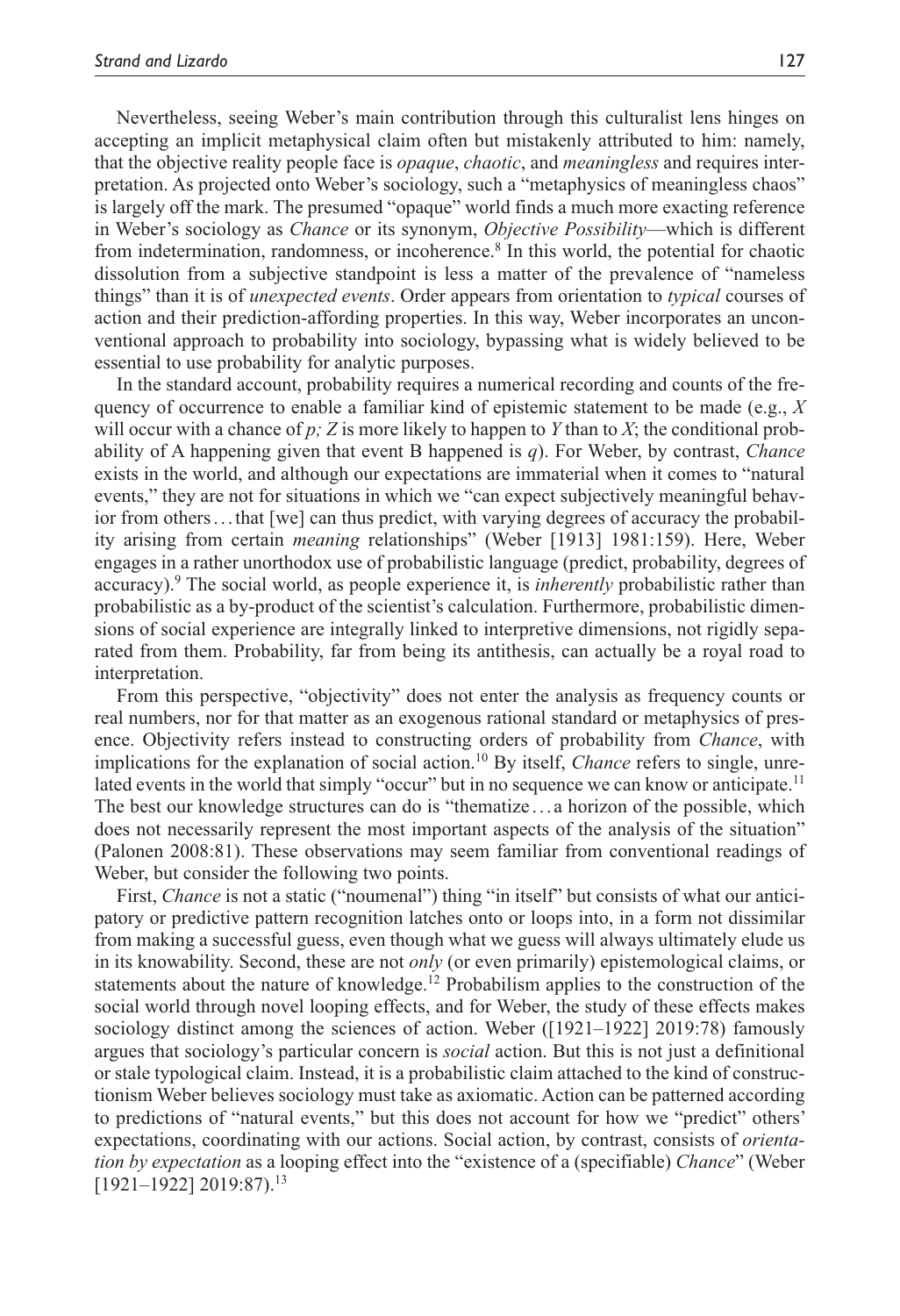Such a framework constitutes a radical departure from currently conventional meanings of objectivity and probability. This departure could very well be dismissed as "subjectivist" because it seems to tell us only about a degree of belief based on personal experience without further extrapolation. Yet Weber's probabilism cannot be so easily fitted into the usual categories of "subjective" and "objective" (Zabell 2011). To follow Weber, we must bracket our received understanding of these categories. The resulting "reshuffling"—encoded, as we will explain, in the image of a "loop" linking the objective and the subjective—leads to a distinct grammar of action. Regardless of what an orientation might specifically be, its presence in social action will construct orders and institutions via *recurrence* and *repetition* as durable looping effects. In this respect, Weber's probabilistic approach bears a family resemblance to some contemporary arguments positing a similar looping relation between action and objective order, like structuration or field theory (Giddens 1979; Martin 2003). Nevertheless, we argue there is a specific difference between Weber's approach and the most influential and well-established constructionist approaches today, and this difference is rooted in their divergent understandings of how action acquires a socially constructive capability.

In classic "social constructionism," people orient to typifications—sometimes durably institutionalized—to produce meaningful, interpretable action. Lines of action falling outside established typifications are rendered meaningless and uninterpretable. Typification, in turn, is a matter of representational schemes constitutive of stocks of "everyday knowledge" (Berger and Luckmann 1966:45). Typifications are arranged on a continuum from highly concrete ones used to organize interaction with intimate and significant others (e.g., "my best friend") to those structuring our understanding of anonymous or abstract realms removed from direct experience (e.g., "the government"). In this approach, "social structure is the sum total of these typifications and of the recurrent patterns of interaction established by means of them" (Berger and Luckmann 1966:48). A similar, more interpretive concentration on "schemas" uses the equivalent of "reading" to account for the "mutually sustaining relations" between interpretive schemas and worldly resources routinely producing social structures (Sewell 1992:13). Like typifications, schemas create structural order by preventing dissolution into nameless, chaotic opacity.

For both the constructionist and the structurationist, connecting cognition and the reproduction of social order requires solving the problem of how anything can be constructed from a world that lacks any apparent meaning.14 By way of contrast, a serious consideration of *Chance* forces us to move beyond these conventional parameters by removing the need to bridge the abyss between meaningless opacity and meaningful action. The presence of rules or laws, for example, means people's probabilistic expectations are secured as they become subject to durable looping effects that ensure (as much as possible) that not just anything can happen (Weber [1913] 1981:160). Strict sanctions penalize action that the rules make improbable, but even "informal" or "spontaneous" orders built on promises, where rules are not strictly codified or remain in the tacit dimension, are also structured by an orientation to the typical, the expected, and the probable. For Weber ([1913] 1981:166, 167), "rational" spontaneous orders like markets and "customary" or conventional spontaneous orders like language are built on common orientations to the probable:

The existence of a "language community" does not mean...that there is a mass conditioned similarity in the production of certain sound complexes (that is not at all necessary) nor only that one "imitates" what others do; rather, it implies behavior through "expressions," behavior meaningfully oriented toward *certain average probabilities* of making oneself "understood" within a group and therefore the actor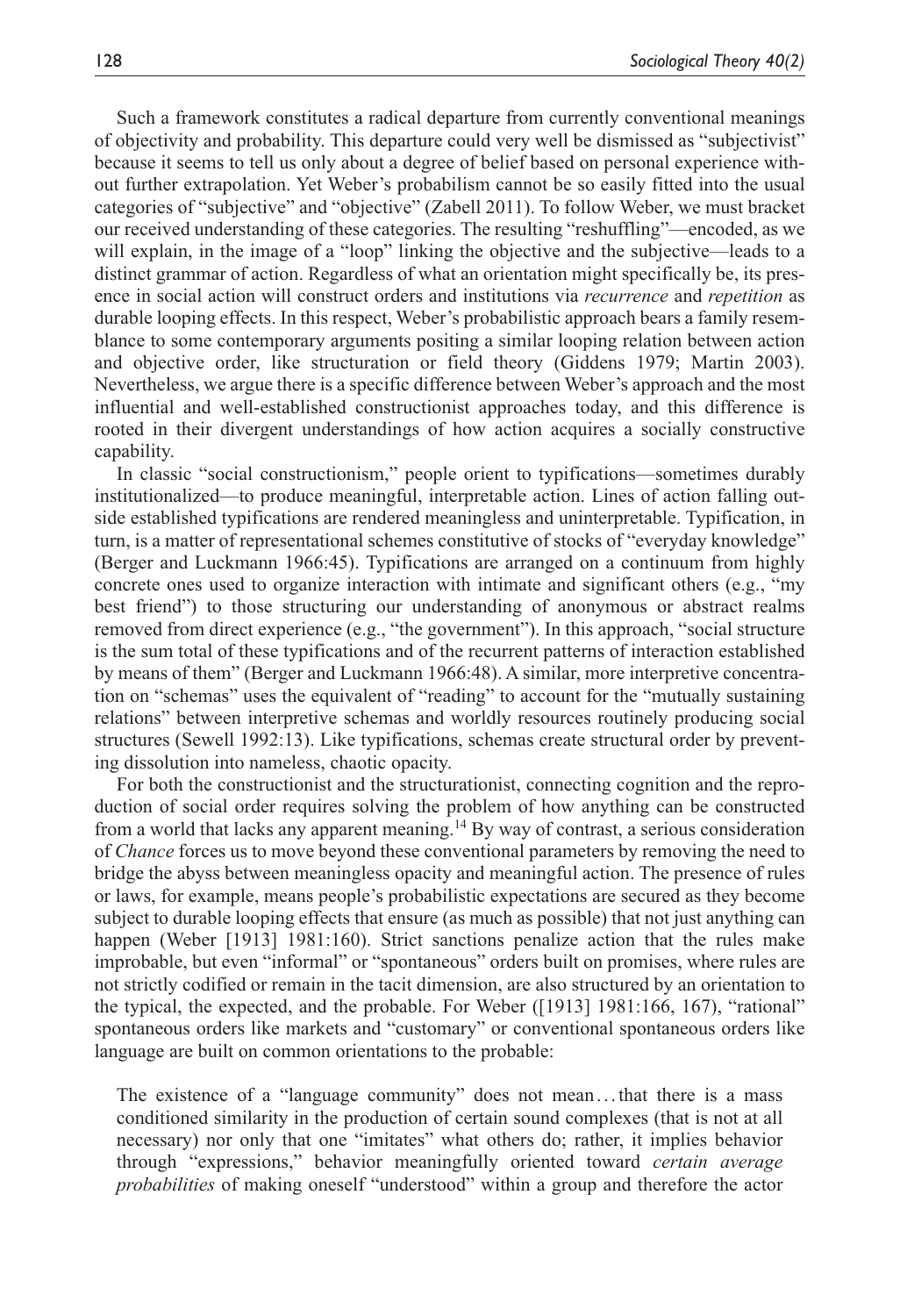"may" ordinarily also expect this meaningful result. (Weber [1913] 1981:168; italics added)

Persons have specific expectations because they can be oriented to the probability that a set of linguistic expressions will recur and repeat instead of remaining single events that never return (see also Weber [1921–1922] 2019:167–68). Everything hinges on the existence of "average probabilities" in the production and reception of linguistic expression.<sup>15</sup>

In Weber's probabilistic sociology, the primary contingencies in social action and observed social orders are cognitive, but not as stocks of knowledge or content-laden schemas. Rather, the "cognitive basis" of social order refers to probabilistic expectation as the interface with *Chance* in recurrent loops (Weber [1913] 1981:161). Weber's probabilism trades typification and schematic naming for "objectively correct" modes of action, rooted in and reinforcing "valid" judgments of possibility. Here, typicality refers to the expectations that are chronically present in social action (Weber [1913] 1981:155).<sup>16</sup> Possibilities and probabilities are not to be confused with biological, physical, or geological inevitabilities (e.g., occurring independently of expectations) or with aggregate statistical patterns. Without looping into subjective orientation to enlist social action, *Chance* will not enter into probabilistic construction or yield interpretable action.

Weber's interpretive sociology thus describes the construction of social order as the maintenance and shaping of loops through probabilistic expectations. What sociologists use to refer to a constructed order, like rules and laws characteristic of "organizations," the norms that dictate "associations," and spontaneous orders characterized by "consensus," even conceptions of order, consist of orientations toward the probable or possible in action.17 Without the looping relation, action must consist of an inward ("subjective") orientation with a comparatively small "area of expectations" on which people can scaffold their engagement, especially when it involves others. More generally, actions that loop into no "established order" and that do not feature expectation are improbable outside of exceptional circumstances (Weber [1913] 1981:160). Weber's interpretive sociology does not embed social action in an "opaque" world needing interpretation. Instead, social action is interpretable to the extent that it orients to a *Chance* world constructed as predictable, expected, and typical (Weber [1921–1922] 2019:104).

## Orientation, Chance, and Interpretation

As might already be apparent, a pivotal concept in Weber's interpretive sociology is *orientation*. This concept is distinct from textual interpretation or even conceptual representation. Instead, it is based on position and location in space and time. Weber refers to "orientation" repeatedly in developing his probabilistic sociology in both the *Logos* essay and the completed first part of *E&S*, 18 using it more often and more consequentially than "subjective meaning" (Tribe 2019:78 footnote 8). Orientation is pivotal in defining the core concept of social action, given its link to objective *Chance*:

Simple "imitation" of an other's action (the importance of this is rightly emphasized by G. Tarde) should not be conceptualized as specifically "social action" where it is purely reactive, lacking the orientation of one's own action to that of the other. The boundary is so fluid that often a clear distinction seems impossible. The simple fact that a person adopts from someone else an apparently useful procedure is not social action in our sense. The action is not oriented to the behavior of the other, but the actor has, through observation of this behavior, become aware of certain objective *Chancen*,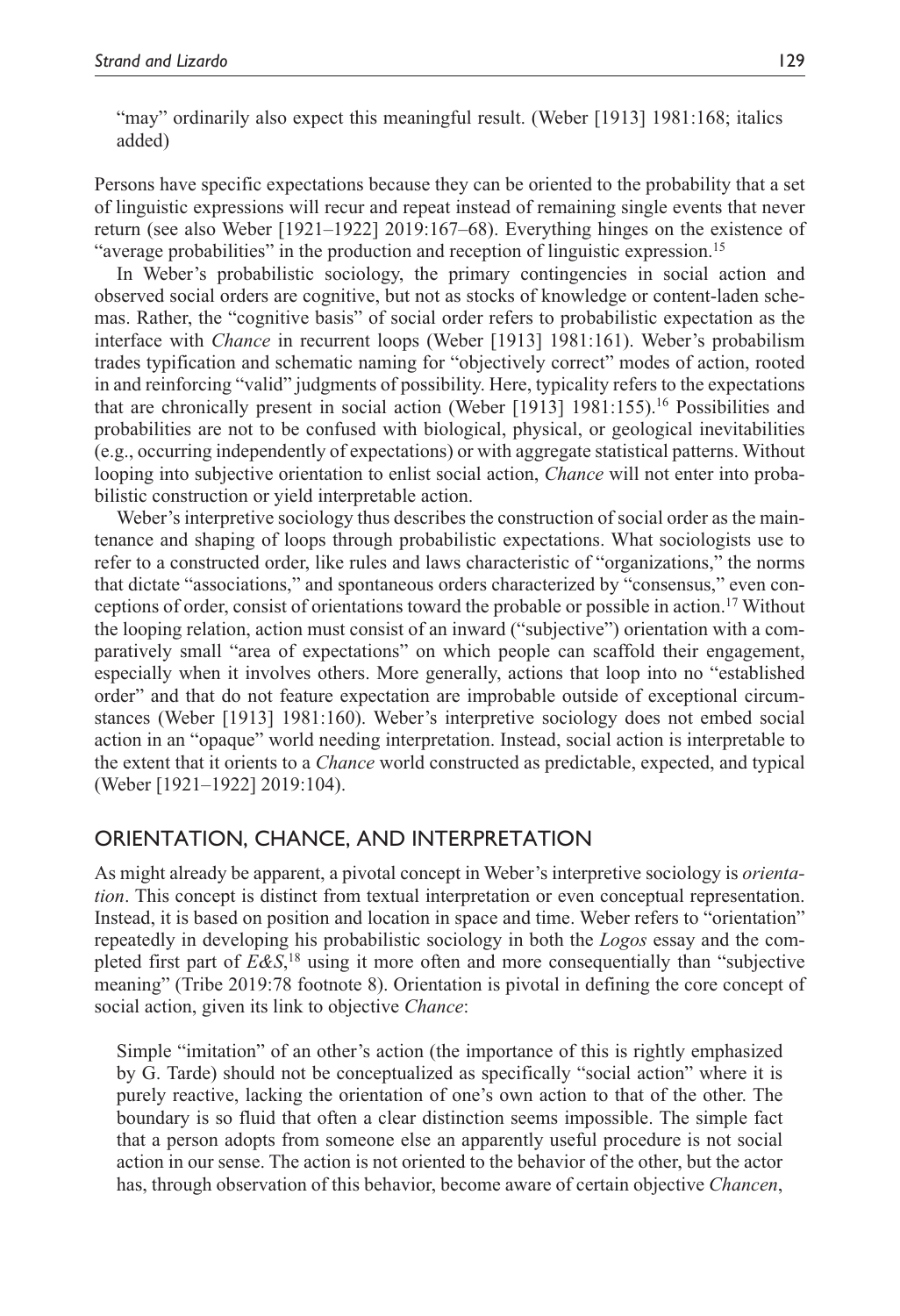and it is *to these possibilities that his action is oriented*. (Weber [1921–1922] 2019:100–101)

For Weber, there is a fine line between imitation (as evident in the work of French sociologist Gabriel Tarde) and orientation. As Weber states ([1921–1922] 2019:100), the difference is that orientation is both meaningfully and causally adequate, as an "orientation to possibilities," whereas imitation is simply causally adequate, as an orientation to the concrete behavior of other people. For the imitator, "action is causally, not meaningfully, determined by the action of others. If, by contrast, the action of another is imitated because it is 'fashionable' or is considered to be traditional, exemplary, socially 'proper' or anything similar, then meaning is oriented to the behavior of the source of imitation, or to that of third parties, or to both" (Weber [1921–1922] 2019:101). Action is "meaningful," has "intended meaning," and appears as "social action" because it is oriented to the same "source" of meaning to which other people also orient their action.

In this formulation, social action is meaningful because it rests on a subjective orientation. However, we should not assume the reference to subjectivity here necessarily implies orientations to "cultural representations" or "webs of significance." Subjective orientations have their counterpart in "specifiable *Chance*," not abstract cultural patterns or systems of ideas (Kalberg 1980). Weber ([1921–1922] 2019:87) emphasizes how "cognition" plays a role in the orientation process by providing evidence "from experience" that a given pattern does exist and "'statistical estimation' will ultimately express its 'general validity.'" For Weber ([1921–1922] 2019:87), "causal adequacy" is signified by a "sequence of events where it is known from **experience** that there is the *Chance* that the sequence will always occur in the exact same manner." Meaningful adequacy, meanwhile, revolves around the "existence of a (specifiable) *Chance* that action does tend to follow a meaningful course with specifiable frequency" (Weber [1921–1922] 2019:87).

Reading the definitions of causal and meaningful adequacy side by side reveals their common source in Weber's probabilism in a way that has not yet been sufficiently accounted for despite the fact that bringing interpretation and cause together remains the gold standard of interpretivist sociology (Reed 2011). The only way to coherently join meaning and causation is to follow Weber in constructing a probabilistic explanation of social action. The difference between meaning and subjective meaning "would be a redundancy in Weber's sense" (Tribe 2019:78, fn 8), not because all meaning is "subjective" as the interpretivist reading of Weber assumes (cf. Heiskala 2011) but because meaningful action is accessible to observers as an objectively verifiable subjective orientation arising in contexts subject to looping effects (Heidelberger 2015).<sup>19</sup> The "contextualization" that references this "existence of a (specifiable) *Chance*" puts "action into a larger, potentially interpretable framework" (Weber [1921–1922] 2019:85). The empirically observable presence of typical action indicates the construction of a space of possibility in which subjective and objective align, expectations loop into chances, and social action is enabled.

Using this approach, sociologists can account for "Adequate Cause" without resorting to reductive individualism; the "personification" of collectives—with self-acting properties like the "state," "companies," "charitable foundations," and the like (Weber [1921–1922] 2019:89); or the implicit determinism of Millsian necessary and sufficient conditions (Weber [1905] 2012:182-83).<sup>20</sup> The interpretive sociologist makes inferences by focusing on "expectations held subjectively . . . expectations formed on the basis of valid experience." The more "unambiguously" action has this kind of "orientation," the "less the meaningful intelligibility of its course can be enhanced" by reference to any alternative nonsocial influences. Among these nonsocial influences, Weber includes psychology ("psychic data"),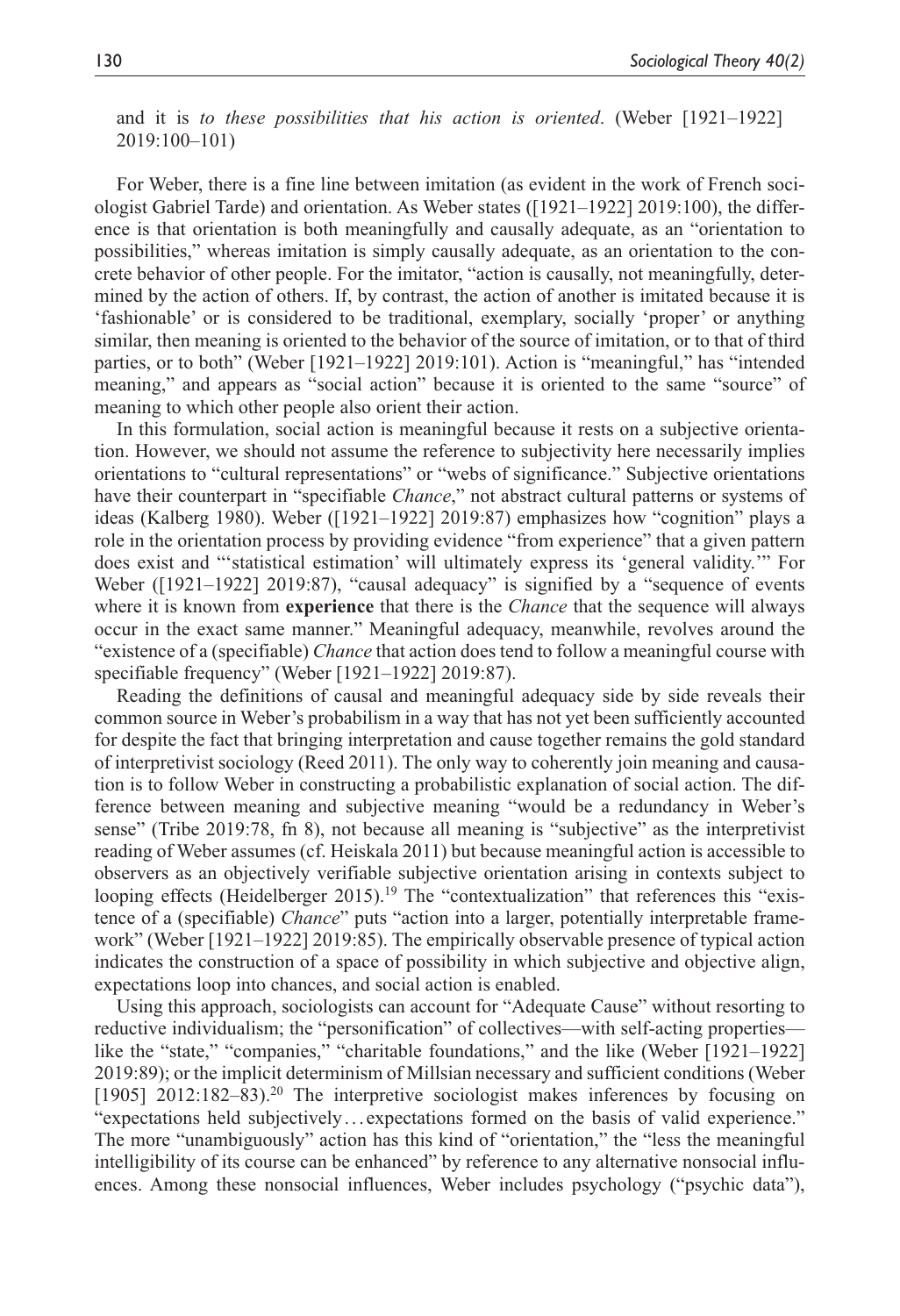biology ("hereditary influences"), and the law ("legal dogmatics"). Probabilistic "expectation" becomes the main influence (Weber [1913] 1981:154).

Accordingly, the following phenomena are, for sociology, to be related on a "gliding scale" of consideration:

(1) the objectively correct type, approximately attained; (2) the (subjective) instrumentally rational type; (3) behavior only more or less conscious or perceived and more or less unambiguously instrumentally rational; (4) behavior that is not instrumentally rational but is in a meaningfully understandable context; (5) behavior that is motivated in a more or less meaningfully understandable context, a context more or less strongly interrupted or codetermined by unintelligible elements; and finally, (6) the wholly unintelligible psychic or physical phenomena "in" and "about" a person. (Weber [1913] 1981:156)

In this rendering, the first type refers to social action oriented through looping into constructed social orders, recreating what is "typical" almost perfectly, not least because people can know what is typical and expected. The second type shares this orientation, and is likewise social action, but includes a high dose of subjectivity in what the interpretive sociologist can read as strategic—using the typical to act untypically, say, by cheating or pursuing self-interest—or as nonspecifiable *Chance* (e.g., untypically experiencing "a unique generalized feeling of love" in connection with a "belief in predestination" [Weber [1913] 1981:156]) that might indicate an orientation to a different constructed order. The third type features a less consistent probabilistic orientation than the first two because typicality and expectation are not (and perhaps cannot be) explicit and known; people are subject to looping effects but are not consciously aware of them. The fourth type includes meaningful action not yet incomprehensible because the meaning found can be objectively possible, even if this comes only by way of an analyst's interpretation. Importantly, this identifies action *outside* a constructionist loop because although meaning is present, it does not take form as expectation. The fifth and sixth feature expectations directed toward phenomena not constructed by those expectations; here, looping effects are absent from the events that occur.

Weber (see [1921–1922] 2019:82–83; [1913] 1981:154) is skeptical of such clean breaks between types when constructions of possibility feature a mix of social and nonsocial elements of action. Distinctions between orientations are always "fluid" and bleed continuously into one another. $2<sup>1</sup>$  As an analytic method, inferring Adequate Cause relies on comparison classes between "social action" featuring probabilistic expectations versus "action" that does not feature them. Adequacy, in this sense, refers to an explanation that successfully captures looping effects.

Weber notes how people can make probabilistic comparisons without needing explicit knowledge of probabilities. This involves "[counting] on the order-oriented behavior on the part of others, just as, on average, [social actors] regulate their own action according to the same kind of expectation held by others" (Weber [1913] 1981:162). Implicit to this orientation are expectations about what would happen if one did *not* orient his or her action in this manner and did *not* act to maintain a constructed order as expected. Someone can expect, for instance, what will happen if "in a commercial economy, the orientation of activity is [*not*] on the part of autocephalous individual economies" that "budget according to the marginal utilities of money and take advantage of market *Chancen* in the gainful conduct of enterprise in terms of capitalist calculation" (Weber [1921–1922] 2019:204). The consequences are so predictable, Weber ([1913] 1981:172) argues, that this serves as the "deciding motivation of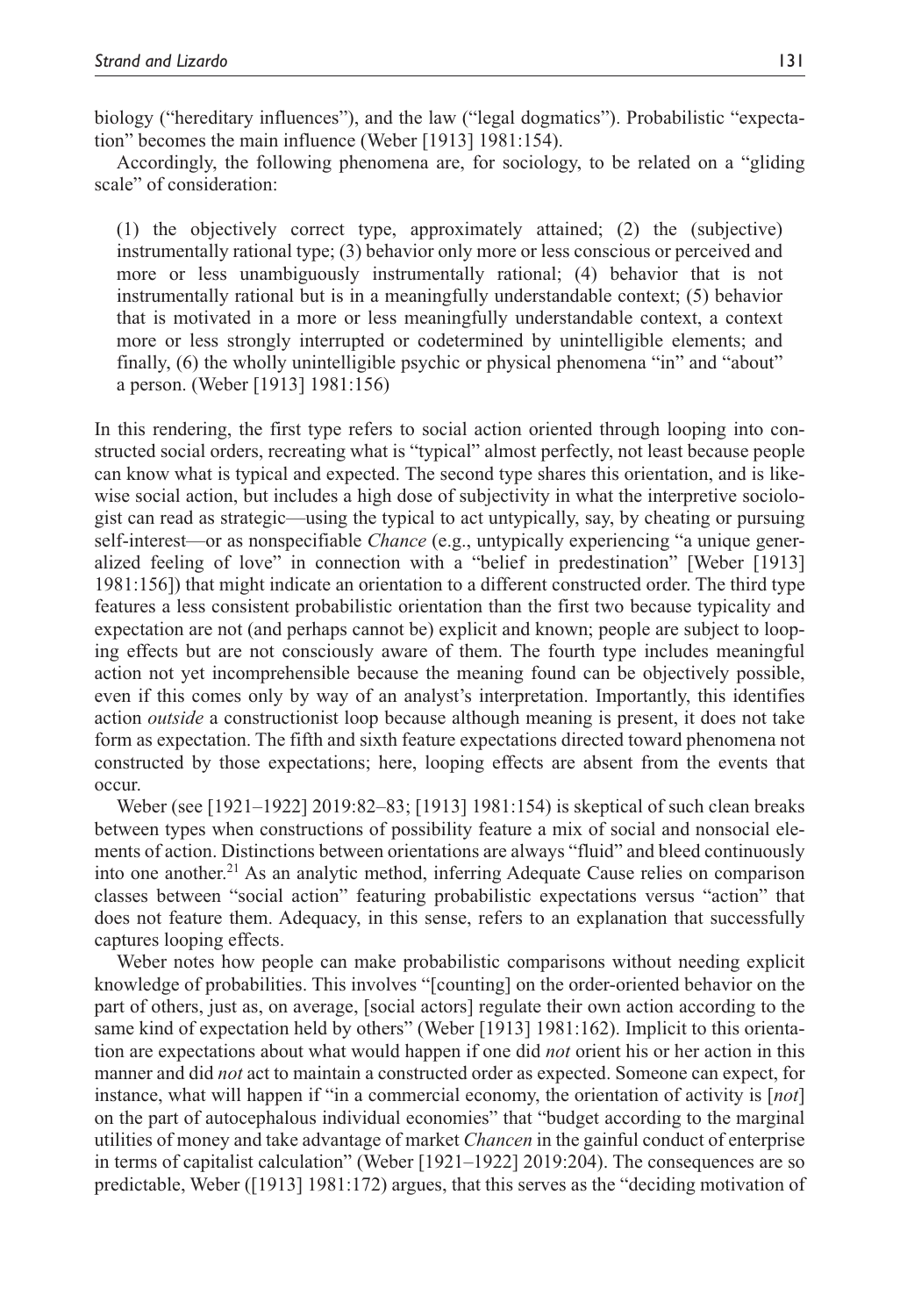all economic action under commercial economic conditions," thus making all economic action into social action because it only has *these* possibilities.

More generally, action can have a "consciously chosen" Adequate Cause, but only where this does not presuppose an additional orientation does it engage *Chance* in a manner *not* conducive for social construction. None of these points vary between the more familiar instrumental, value-rational, emotional, and traditional types (Weber [1921–1922] 2019:101), all of which can enter into loops of probabilistic construction. What matters is whether we are talking about social action (captured by a loop) or action (not captured). As Weber ([1913] 1981:160) puts it:

The possible (subjectively intended) meaning of social action clearly is not exhausted, for example, by orientation particularly toward the "expected action" of others. In the limiting case, action related to others can be oriented solely toward the subjective "value" of its meaning as such ("duty" or whatever); the action then is oriented not toward expectations but toward values. Similarly, "expectations" need not refer to actions of others but can also refer simply to inner states of others (such as "joy"). There is an empirically fluid transition from the ideal type of a meaningful relationship between one's own action and the meaningful behavior of others to the case where another person (perhaps an infant) is considered only as an "object." Action oriented toward expectations of meaningful action is, for us, only the rational limiting case.

Thus, social action can be oriented by a typical emotional response, in which case, that emotional response will be adequately caused by a probabilistic expectation. Anything, this suggests, can be made typical, and therefore expected, although actors might not notice it and not feature probabilistic expectations in acting accordingly. One can, for instance, be oriented by a moral value and take no account of the expected behavior of others in such an orientation. The main variations here are recognizably constructionist: first, whether *Chance* has been constructed into durable probabilities and second, whether they loop into social action as expectation.

In Weber's (see especially [1913] 1981:154–60; [1921–1922] 2019:99) view, sociology shares "action" as a topical focus with other disciplines like law, psychology, history, and natural science. The discipline's distinct advantage, however, hinges primarily on finding constructions of *Chance* as Adequate Causes of observable action. That social action is "adequately caused" when it more closely approximates what has been constructed as objectively possible can mean that it features a probabilistic expectation alongside "clearly perceived ends and ... means consciously chosen as 'adequate'" (Weber [1913] 1981:155).<sup>22</sup> If we find persons no longer orienting to specifications of *Chance* or if certain expectations are disappearing entirely, then we can infer the disappearance of a constructed order. Loops can break down, thus orphaning social action and rendering it less interpretable as it assumes more subjectivity simply as action.

## Elemental Forms of Probabilistic Sociology

For Weber, probability and interpretation presuppose one another such that there can be no interpretation without taking probabilistic expectation into account. We should favor consulting statistical frequency tables over interpretation only when "Objective Probability" fails to find a corresponding subjective orientation, mainly because it does not count on our expectations to occur.<sup>23</sup> The link between orientation, expectation, and specifiable ranges of *Chance* are clear in Weber's ([1913] 1981:171–72) discussion of how "[i]n one and the same act, the individual can naturally, therefore, participate in a number of kinds of social action":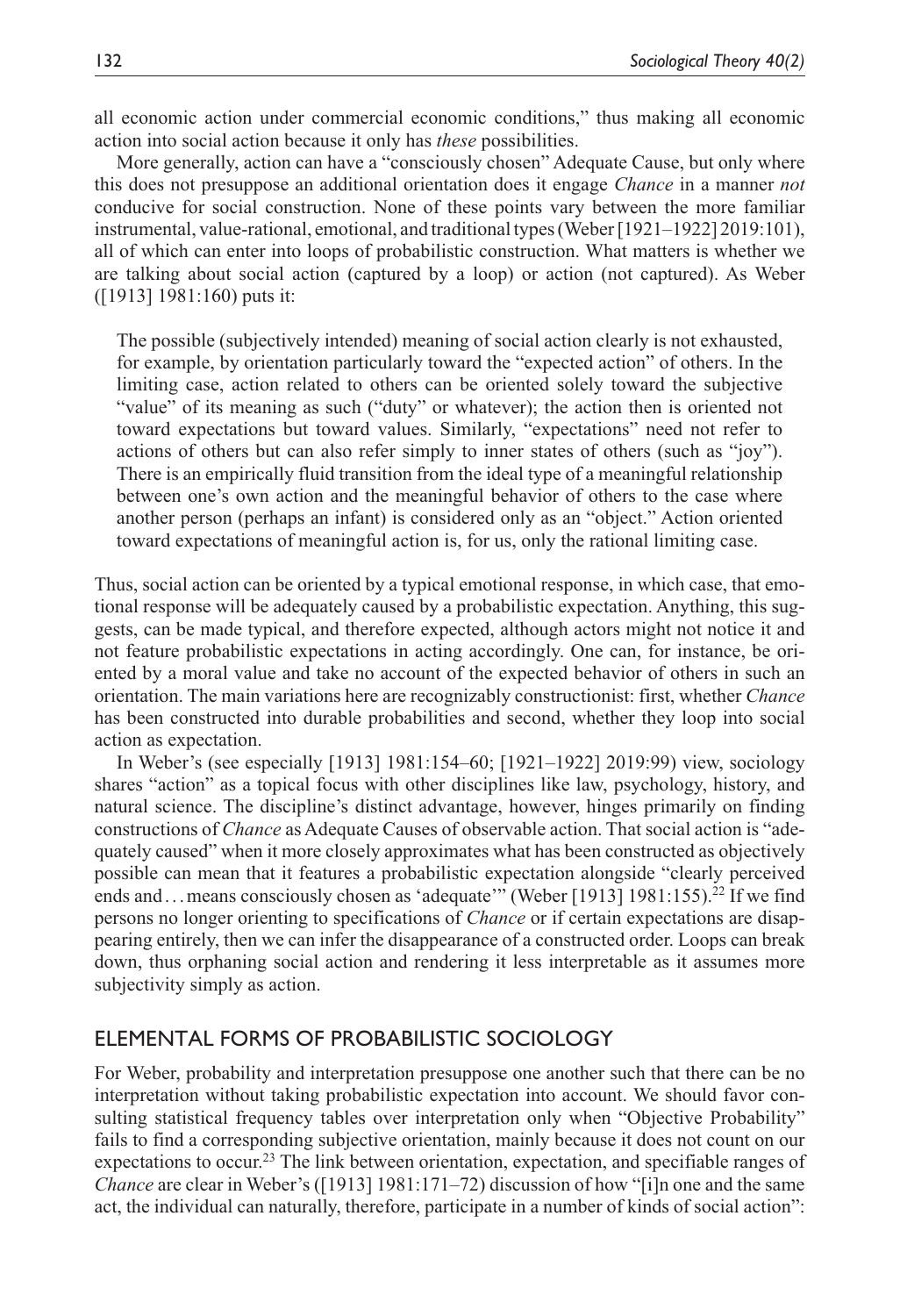A business deal that someone executes with X, who has power of attorney from Y, who may in turn be an "agent" of a voluntary association, includes (1) a verbal and (2) a written association,  $(3)$  an exchange association with X personally,  $(4)$  another with Y personally, (5) another with the action of those participating in that voluntary association; (6) and the business deal is, in its conditions, co-oriented toward expectations of the potential action of other exchange partners (competitors from both sides) and toward the corresponding consensuses on legality, etc.

The "consciously chosen" ends and means consist of the business deal itself, and this highlights the predictive environment in which the act unfolds, specifically how a social actor must be oriented to make the deal. As we go farther down the list, we ultimately reach "consensus on legality," which suggests that if personal and written associations are the source of expectations, behind these there is a framework of rules. However, these rules do not directly dictate action in an "objectively correct" sense. Rather, according to Weber, the consensus implicit to the parties involved in the exchange is oriented toward those rules, even if knowing those rules offers little in the way of interpreting social action in this context.

Here are the fundamental ingredients of the predictive environment in which a social action unfolds: some of which features an interpersonal orientation, other aspects of which feature orientations to others that will never be met, but of which one can expect things because of the presence of things like rules and, more specifically, what one learns as "consensus probability." At all these junctures, certain possibilities are made objective or are given an "objective validity": Not just anything can happen and not just with anyone. Expectations can form on these grounds, such that a business deal can happen.

The absence of predictability is evident by contrast: "[I]t is especially marked in cases like that of the subduing of the drunkard or that of the emergency aid" (Weber [1913] 1981:170). In neither case do we find social action, nor do we enter a constructionist loop. In the first, this is because anything *can* happen because the situation is unpredictable. We realize it is pointless to agree with the drunkard or expect they will find consensus in what we do. In the second, we no longer deal with a person as we lend emergency aid; our action is oriented toward the sudden intervention of nature that can harm or end a life. We do not have to find agreement with the person suffering because we cannot, of course, find agreement with the injury's natural source. Attempts at orientations (agreement, consensus, rules) that would create a specification of *Chance* concerning the drunk or the injured person would quickly prove futile. Instead, we act to solve a problem, and once solved, the required orientations disappear.

Weber reveals a probabilistic criterion for the causal explanation of social action in these examples. An Adequate Cause, probabilistically understood, must either (1) specify a range of *Chance* or (2) orientate actors to the same. When explicit agreements specify *Chance*, social action is *associational action.* When the "probability of consensus" does this, social action is *consensual action*. In both cases, social action is oriented to expectations of others' behavior because things made objectively possible or probable apply to them as well. Because this marks a repeating engagement, social action maintains this orientation across time, not allowing (nonspecified) *Chance* to creep in. Fundamentally, action becomes socially constructive by not allowing just anything to happen and not allowing just anyone to participate in what happens. This can occur as basically as a social relationship between colleagues or as diffusely as a space of consensus "assumed to be empirically valid" (Weber [1913] 1981:170).

Importantly, the "consensus" part of "consensual action" does not leave out conflict. We can find "fragments of a consensual social relation between the opponents in conflict" (Weber [1913] 1981:173; [1921–1922] 2019:117). For Weber, however, "consensus" is a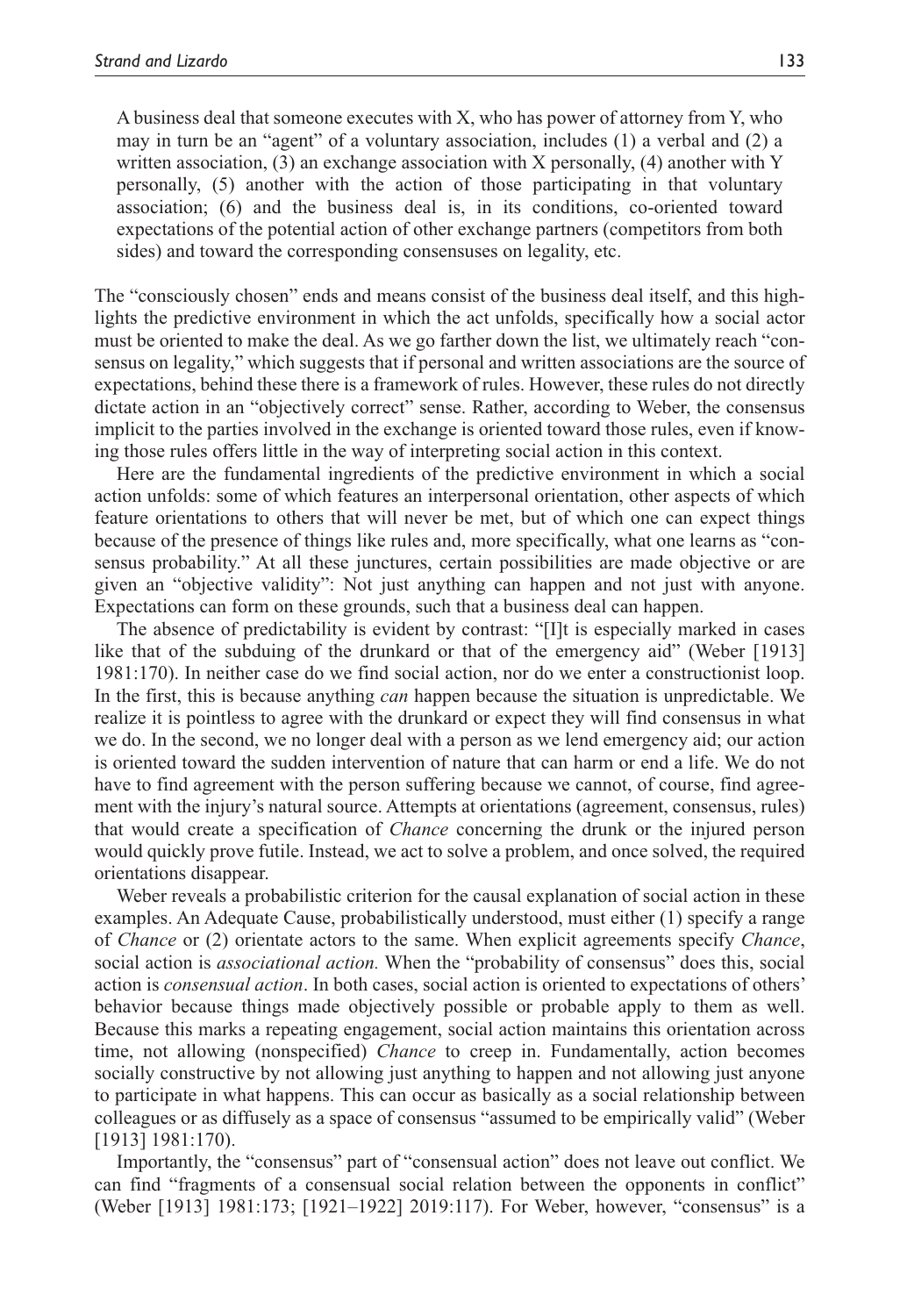formal concept indicating an orientation to common expectations held to be valid ("typical") by others regardless of their basis, rather than any substantive content. Thus, actors can be consensually oriented by customary expectations of how a conflict should play out (as in a duel). Like the "fluidity of transition" in the case of the drunkard and emergency aid, conflict is not necessarily a social action. It becomes social action when it finds an Adequate Cause in the creation of and orientation to specifiable *Chance*.

For instance, when one acts in a conflict only on the expectation that an action can be consensual, this is social action and is socially constructive. More specifically, conflict becomes "competition" when "'rules of the game' [determine] the forms of conflict, thereby certainly shifting the conflict probabilities" (Weber [1913] 1981:173). Regulated competitions (the "Olympic Games, elections") are constructive of social order in ways violent conflict are not because only the former engages with specifiable *Chance* repeatedly. Not just *anything* can be used to win, in other words, and winning or losing carries only certain possible consequences. Conflict becomes *organizational action* as a central authority claims to originate rules about it and, in certain cases, claims to be the only legitimate user of violence (Weber [1913] 1981:173).

Thus far, we have argued that the only plausible way to account for Weber's "relentless use of *Chance*" in *E&S* is to pivot away from the received interpretations of his sociology. All of these examples contain demonstrations of sociological analysis that are unfamiliar to conventional definitions of Weberian sociology. Outside of specialists in the intricacies of Weberiana, these insights might not seem to matter much. On the contrary, as we will now argue, many "presentist" concerns are at stake here, with direct bearing on contemporary sociological theory and research. Taking Weber as a model, sociologists can begin to unlearn frequentist habits and rethink probability as both topic and resource, making it an aid to concept formation, and thus more than a rote enumeration of ratios (e.g., the "log odds" of logistic regression models) and singular tool of "variable sociology" (Abbott 1988).24

In summary, by 1913, Weber had distilled a heterodox probabilism into an incipient theory of action and the construction of collective orders. Later in *E&S*, Weber builds on this to provide a coherent framework of concepts and topics showing the analytic potential of a *probabilistic sociology.* We will now outline that framework by emphasizing three points of focus where the use of probabilistic concepts proves central: the *Chance*/Expectation loop, Weber's theory of rationalization, and his approach to power.

#### *The* Chance*/Expectation Loop*

As noted previously, the term "interpretive" must be used with caution in understanding Weber's sociology because its focus does not include an incipient culture concept via which, in a *primary* sense, a meaningful content is projected onto an otherwise "opaque" world, naming it, giving it a point, and constructing or "forming" it, thus enabling the meaningful interpretation of action (see Geertz 1973:46; Reed 2011:143). As a probabilistic approach, interpretive sociology instead features a sustained focus on the "existence of a (specifiable) *Chance*" as a point of orientation for social action.

The main difference between the different types of social action is *how* subjective orientation contributes to a recurrent pattern. What are the mechanisms by which an orientation is made present in social action? For organizational action, rules limit the range of possibility and enforce an orientation via sanction. But who makes the rules? For a game of chance like roulette, a rule-making authority claiming a legitimate rule-making monopoly is noticeably absent. Thus, being enrolled in the game excludes the possibility of changing its rules. Only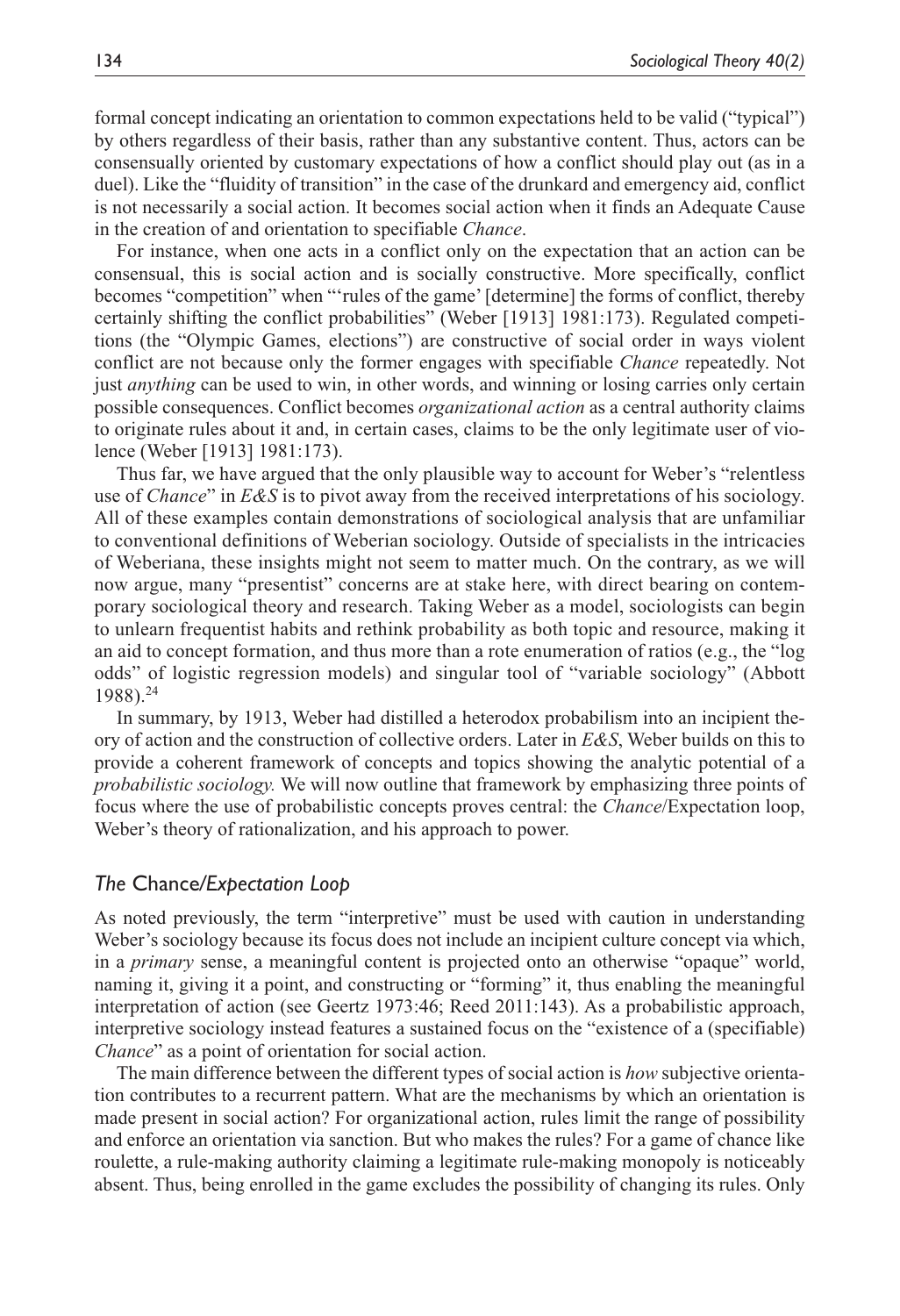

**Figure 1.** The *Chance/*expectation loop.

with "social differentiation" can the "rational foundation of those rules" be debated and "conceptions of order" be capable of exercising such a change (Weber [1913] 1981:178).<sup>25</sup> When social orders are tied strictly to the "probability of consensus," social action is what *could* meet with consensual approval, featuring higher uncertainty and dynamism than when this is rule-bound.

In each of these cases, different factors construct specifiable *Chance*, giving rise to "Objective Possibility" against what will otherwise remain entirely *non*specifiable to us as social actors. Objective Possibility and Objective Probability are technical terms in Weber's probabilistic theory rather than empirical objects. Objective Possibility does not actually exist as such, and although we can statistically measure Objective Probability, it does not exist in statistical form. Rather, both consist of indirect observations of an unknowable "existence of specifiable *Chance*" as the counterpart to subjective expectation in socially constructive loops. Weber does not claim that the mere existence of rules is sufficient to generate probabilistic expectations, although we can readily observe rules as explicit attempts to specify *Chance*. Without taking form as *sanction*, rules will not matter for social action because by themselves, they cannot create expectation. Some factors (rules, agreement, promises, consensus, conceptions of order) attempt to specify *Chance*, and other factors (sanctions, writing, shame, memory, probability calculation) create orientations to the resulting Objective Possibility in a manner that alienates us from our *decision* of what to expect (see Abend 2018). To explain this process, Weber arrives at the model we called *the loop* as the explanatory linchpin of a revised interpretive sociology.<sup>26</sup>

Figure 1 depicts Weber's probabilistic *Chance*/Expectation loop. Specific configurations of *Chance* capture subjective orientation via *learning*, thus creating a loop back into Objective Possibility as expectations.27 Weber ([1913] 1981:168; italics added) explicitly describes this as a reciprocal causal loop such that Objectivity Possibilities are Adequate Causes of subjective expectations and vice versa:

The objectively "valid" consensus—in the sense of calculable probabilities—is naturally not to be confused with the individual actor's reliance that others will treat his expectations as valid. Similarly, the empirical validity of an agreed-upon order is not to be confused with the subjective expectation of compliance with its subjectively intended meaning. In both cases, however, there is a *reciprocal relationship of intelligibly adequate causation between the average objective validity of the probability* (logically a part of the category of Objective Possibility) *and the currently average subjective expectations.*

The reciprocal relationship between objectively "average probability" and subjectively average expectation is direct in this case as an example of learning what is possible without needing explicit, quantified knowledge of probability. Via learning, people "loop into"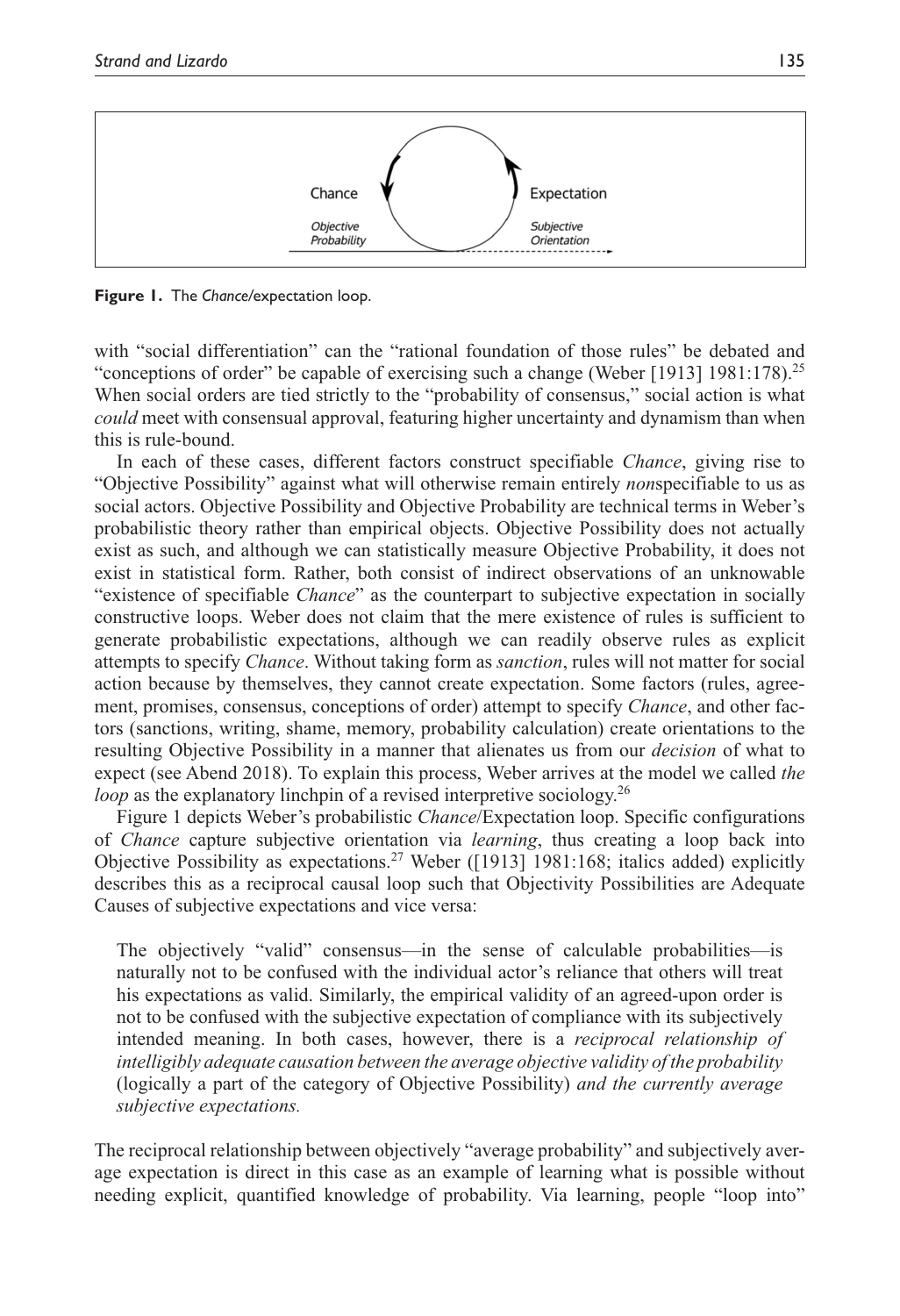Objective Possibility, accessing, in the subjective form of expectations, the mechanisms specifying *Chance* as repeatable and recurrent events. Learning rules counts, particularly when rules rigidly establish the range of what is objectively possible. Learning can occur by grasping "rational principles" legitimating a certain range of possibilities, at least when those principles can effectively order *Chance*, usually through organizational action (Weber [1913] 1981:177). This can also include trial and error in more consensus-based contexts. Where "agreed-upon order" allows for a wider range of possibility, people learn what can elicit consensus approval as a "convention," which often takes form in simply *not* meeting with "tangible disapproval" (Weber [1921–1922] 2019:112).

In cases of social action, expectations are no one's sole possession. They arise, instead, from learning that *reduces* purely subjective motivation and meaning. For Weber ([1913] 1981:161; italics in the original), probabilistic expectation is the subjective construct that corresponds—via a causal process—to objective constructions of *Chance*:

[T]he *objectively* calculable probabilities of the possible expectations also function as an adequate *cognitive* basis for the probable presence of those expectations in actors. . . . [By] a judgment of objective possibility, we obviously mean that those objective probabilities (*Chancen*) are suited on the average to serve as meaningful grounds for the subjective expectations of the actors, and *therefore*, that they actually (in a relevant measure) did so serve.

Thus, the looping of objectivity into subjectivity, evident here as a "judgment of objective possibility," serves as the cognitive basis for whatever specific form *Chance* takes. As Figure 1 suggests, action can continue forward in time without finding an orientation to the "existence of a (specifiable) *Chance*," although it will (noticeably) not feature probabilistic expectation.

Weber suggests "action" sustains constructed orders through a "purely inward orientation" to legitimacy ("purely affectively...[or] by belief in its absolute validity as the embodiment of ultimate, obligatory values"). This applies particularly when public conceptions can alter specifications of *Chance*. However, this seldom happens without combining with "expectations linked to specific external consequences... expectations of a quite particular kind" (Weber [1921–1922]:111–12). Loops enlist social actors via recurrent and reinforcing orientations. The construction of collective order is possible, in this sense, when "purely subjective expectation of compliance with ...subjectively intended meaning" is replaced by *probabilistic* expectation (Weber [1913] 1981:168). Constructed social orders do not require people to constantly expend "effort" in maintaining their orientations.28 Individuals do not need to be the sources of their own expectations when the myriad ways of configuring *Chance* (rules, conceptions of order, consensus) objectify those expectations as part of a loop: "[T]hat an action is subjectively oriented in meaning to an established order can thereby initially mean that the actual action . . . objectively corresponds to the action they had subjectively intended" (Weber [1913] 1981:160).

## *Probabilistic Rationalization*

For Weber ([1913] 1981:161), the construction of general concepts by sociologists implies that people possess "an average measure of the capacities required to evaluate [the] probabilities, thus helping construct the collective order that the concept describes." The core assumption is that "objectively existing average probabilities are . . .subjectively taken into account by . . . actors." Objective Possibility is in no sense uniform; there is no implication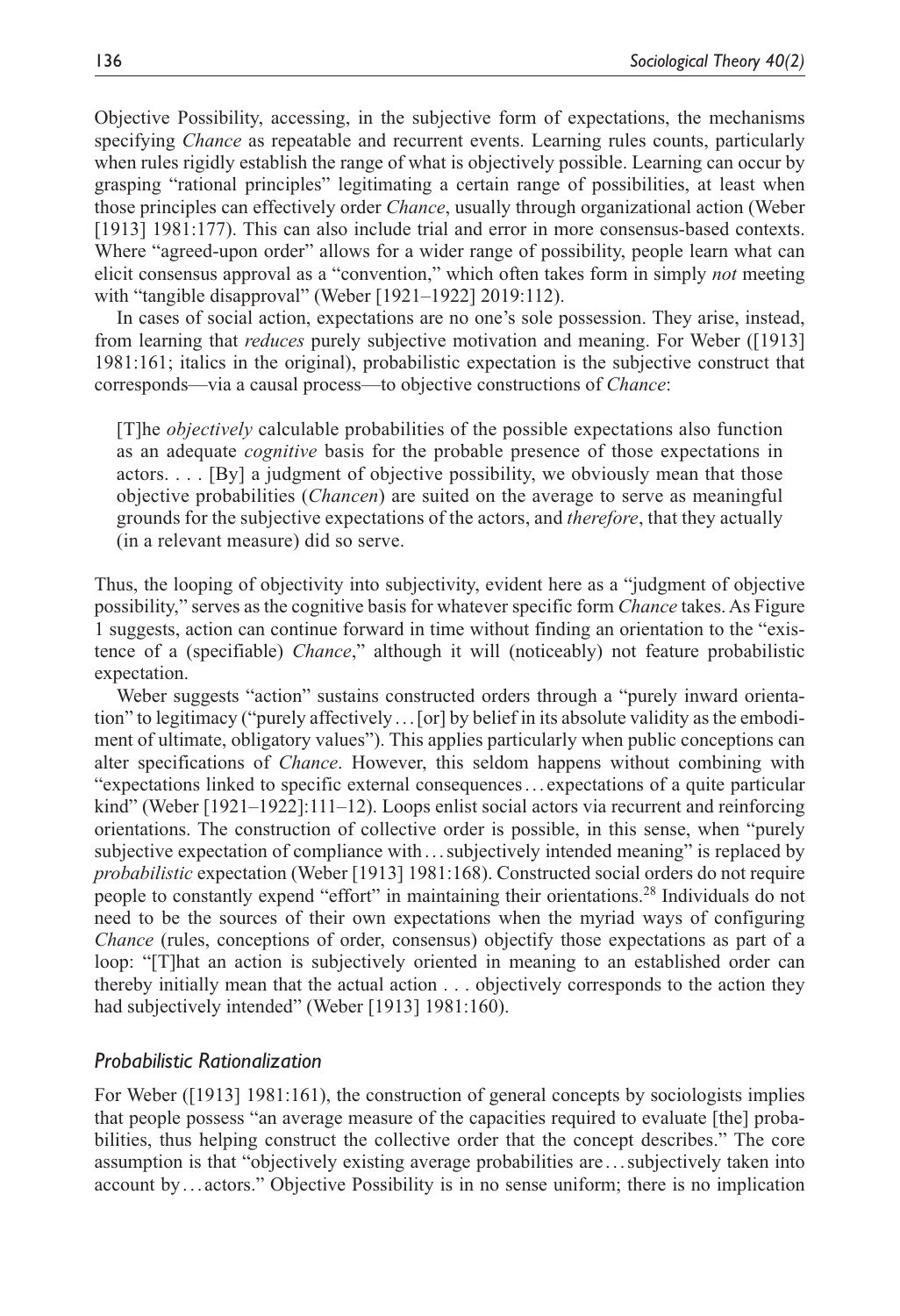social action will be oriented to them in the same way. The *Chance/*expectation loop suggests many sources of variation in this regard. If, for example, a collective order implies a subjective and objective coincidence in a loop, then a possible orientation toward this order is that of the lawbreaker ("the cheat") who "orients his behavior to the very rules whose meaning he subjectively consciously violates." Whether actors are oriented to a certain specification of *Chance* and, if so, *how* they are oriented, results in particular modes of social action. Yet a key source of variation here is how broad the "area of expectations. . .toward which [an] actor believes he can rationally orient his actions" (Weber [1913] 1981:161).

For Weber, in large-scale constructed orders, a plurality of social actions—in terms of their modality and substantive contents—can coincide with the same range of Objective Possibility. Moreover, the very empirical existence and continuation of a given order depends on the specifiable *Chance* that people's actions are subjectively oriented to the "rules" so defining it (in the case of associations).<sup>29</sup> This is not a matter of "either/or" (as the probability of orientation can vary continuously) but more or less: "The association exists so long and insofar as an action, oriented toward the rules in accordance with their average intended meaning, still occurs within a practically *relevant* range" (Weber [1913] 1981:161).

Arguably, the clearest discussion of these points comes in Weber's ([1913] 1981:177) formal theory of rationalization, as presented in the final pages of the 1913 *Logos* essay. In this account, knowledge and explicit understanding can both maintain and change *Chance* through conceptions of order and the making of rules. Yet as Weber points out, this presupposes a social differentiation of those who make rules and establish the "rational foundation of the rules" from those "practically affected by rational techniques and rules" but who do not know or cannot alter those foundations. Rationalization "does not produce a universal knowledge of... conditions and relationships, but rather usually brings about precisely the opposite" (Weber [1913] 1981:178).

Social constructionism, as we saw earlier, theorizes the difference between experiencenear "intimate" interactions characterizing local orders and the experience-distant interactions of large-scale orders by appealing to the specificity versus abstractness of typifications. Weber's probabilistic constructionism, in contrast, points to the relative range of orientations as the more theoretically relevant feature. When construction occurs as rationalization, a range of different typical orientations applies to "organizational action at least partially regulated through rational rules" (Weber [1913] 1981:175). Yet in different ways, Weber emphasizes how, for most, rules find no rational foundation and are not "agreed upon" but are "imposed from above. Groups of people who are, on whatever grounds, capable of influencing action according to their will, impose statutes on this social action on the grounds of 'consensus expectations'" (Weber [1913] 1981:176). This suggests movement within a range of possibility in the shift from statute to consensus. Different typical orientations vary socially, temporally, and spatially, and this variation becomes particularly evident in the actor typology we can retrieve from Weber's account.

*Rule creators* are distinctive for their orientation toward specifications of *Chance* existing principally as a "conception of order." Their orientation is therefore "inward" (e.g., affective, ethical, or religious), or we might say only valid for expectations within the socially differentiated space of others also oriented by conceptions (see also Weber [1921–1922] 2019:111). Such orientations are typical for the center, origin, or inside a rationalizing space such that "rational rules of an association are ... imposed or 'suggested'... for specific purposes" (Weber [1913] 1981:178).

*Carriers* are proximate to the rationalizing space, the center, or origin, but they are oriented to the same specification of *Chance* as a rule rather than as a conception. "The rules are—though not necessarily with awareness of those purposes of their creation—more or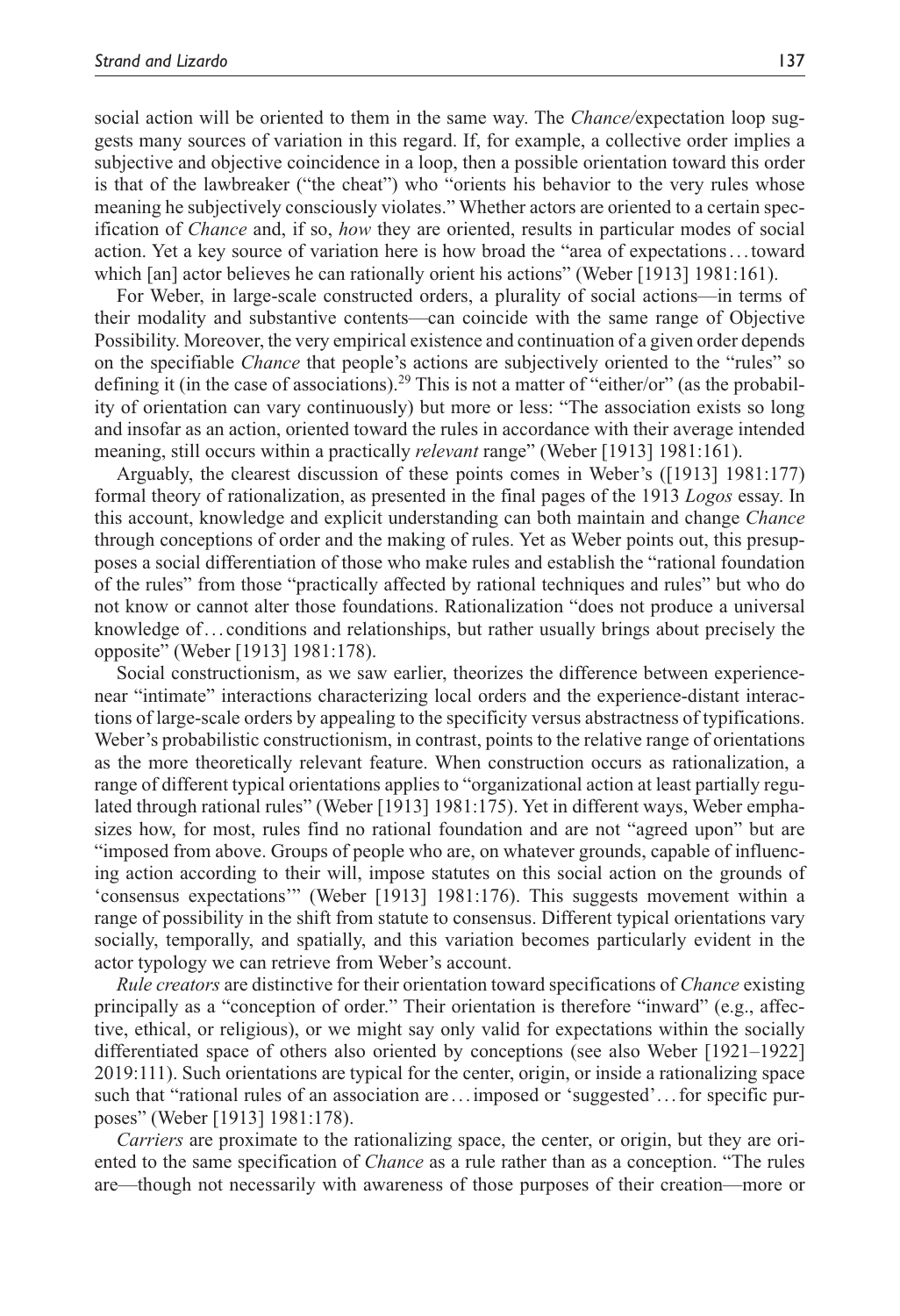less evenhandedly subjectively interpreted and actively carried out" (Weber [1913] 1981:178). Individuals with a carrier orientation often find themselves in spaces already configured by Objective Possibility, thus creating a potential for social change in the introduction of new *Chance*. They do so by bearing the threat of sanctions (either official or unofficial) of a "coercive apparatus."

Those with a *follower* orientation are also oriented by the center, origin, or rationalizing space. This orientation manifests in social action of a more strategic kind, in seeking to realize self- or subjectively defined interests. For individuals with this orientation, they "subjectively [know] the usual application of the rules... as far as is absolutely necessary for their private purposes" (Weber [1913] 1981:178). The coincidence of maintaining specifications of *Chance* once envisioned only using conceptions now coincides with, and is durably repeated and reinforced by, a larger array of social action when it can be strategically used in the pursuit of varied interests and combine with other orientations.

Finally, "*the mass*" displays orientations most typical at furthest distance from the center, found more often in peripheries, far from the rationalizing space, and, temporally speaking, distant from the origins. What Weber ([1913] 1981:178; italics in the original) says about this typical orientation indicates a decline in conception and its replacement by consensus at the edge of possible orientation:

[A]n action approximately conforming to the average understood meaning is "traditionally" practiced and usually observed without any knowledge of the purpose and meaning or even the existence of the rules. Thus, the empirical validity *particularly* of a rational order rests on the consensus of actors to conform to the habitual, the familiar, the taught and the oft-recurring.

Significantly, we see a transition in rationalization by moving away from the original source of rules. Conceptions of order can loop into novel specifications of *Chance* at the site of rule creation, but this is less effective away from and beyond the rationalizing space. On the edges, at a distance, in peripheral spaces, consensus holds. Social action reveals a specification of *Chance* not because it has been conceived as "reasonable," with an explicit meaning, but simply because it is typical or merely probable ("what people do"). Objective Possibility can be durable simply because of the absence of reprimand of certain social actions, even if a rule does apply that ultimately draws on a conception of order.

In this discussion, Weber ([1913] 1981:177) offers a vivid example of *moving between* orientations—from conception to sanction to custom—in the context of learning. Although a probabilistic expectation may never take form as a clear conception, it remains a subjective orientation to the same specifiable *Chance*:

The multiplication table is imposed on us as children exactly as a rational directive of a despot is imposed on a subject. And indeed it is imposed in the most intrinsic sense, as something at first wholly incomprehensible to us in its foundation and even its purposes, but something nevertheless bindingly valid. The "consensus" is initially therefore, plain submission to the customary because it is customary. This remains more or less the case. One learns not through rational deliberations but rather through applied (imposed) empirical cross-checks whether one has calculated in what consensus terms the "correct" way.

In learning multiplication, individuals learn "consensus expectations" for this particular use of rational numbers. For most, what is possible about these numbers are the rules and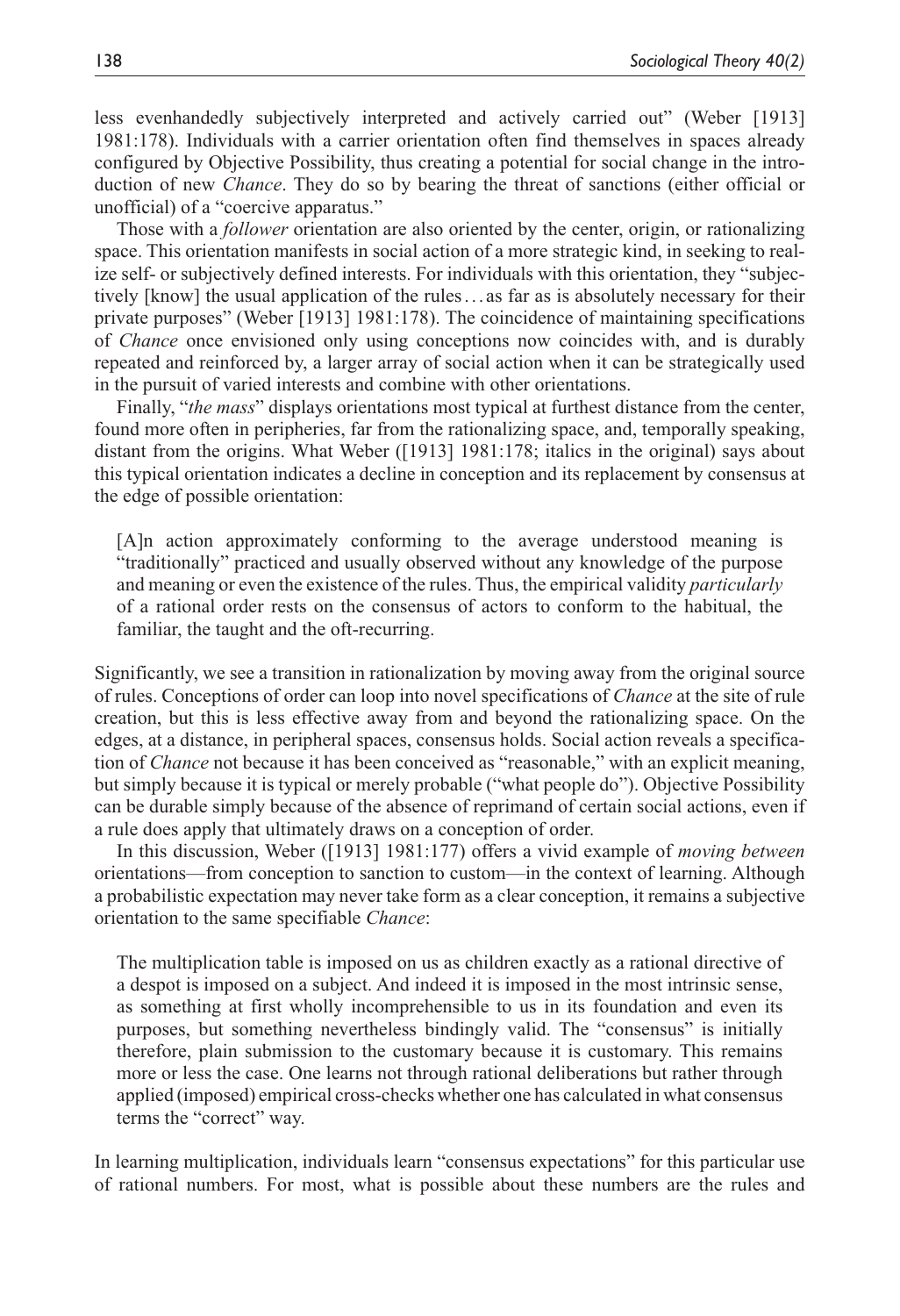sanctions that dictate their proper use. They do not learn the "rational foundations" that make these possibilities objective and specify the *Chance* of using them. Subjective orientation tends toward custom rather than conceptions of order as we move away from the ("otherworldly") socially differentiated spaces in which conceptions alone can specify *Chance*. 30 If multiplication practice remained merely a conception of (mathematical) order and did not transform into sanction (backed by educational institutions), we should not expect so many would know it (or expect they would expect it of everyone else). If multiplication were only a "consensus expectation" without rational foundation or organizational sanction, then we should find limits in such an orientation. Rules maintained by the educational sanction ensure against this with a more durable looping effect.

The larger point is consistent with probabilistic constructionism. Actors can be captured in a loop to engage in recurrent social action via different types of orientation. Ranging closer to or farther from a rationalizing center or historical origin, we tend to find certain orientations: conceptions closer to the center, consensus farther away from it. But although these orientations are quite distinct, in rationalized constructions, they are also *linked* together. Weber ([1921–1922] 2019:107) emphasizes "fluid transitions" between orientations: The same specifiable *Chance* need not be maintained by the same orientation to be part of social action that is equally constructive.

As a general rule, the wider the range of orientations, the more objective (taken for granted, simply assumed) a given orientation will seem to be, coinciding with more social action within a spatially larger (and, we might assume, temporally longer) "area of expectations toward which the actor believes he can rationally orient his actions" (Weber [1913] 1981:159–60). The orientation will appear typical everywhere; the probabilistic expectation that anticipates the probabilities of *not* complying disappears. Even here, social constructions remain subject to Adequate Cause by expectation: If the loops break down, so too will the Objective Possibility of whatever they construct. Depending on these orientations, existing spaces of specified *Chance* change their form and may disappear entirely, as a reflection of how this orientation manifests, via probabilistic expectation, as social action.

## *Probabilistic Power*

For Weber, rationalization occurs via probabilistic pathways constructing order by specifying *Chance*; elsewhere, he uses this reasoning to make distinctions between "communalization" and "sociation" as different ways of constructing social relations (Weber [1921–1922] 2019:120). In the first, social relations produce a sense of belonging; in the second, we find more subjectivity, with sociation featuring more "consciously chosen" Adequate Causes. The distinction mirrors one we can find between an "objectively correct" orientation versus an instrumental orientation. Noticeably, these do not have to feature specifically social action. Where a central authority claims rules of "selection," sociation consists of an orientation to the expectations of others via rules in a competitive setting (Weber [1913] 1981:173). Otherwise, selection will consist of biology or of one "elemental force" paired against another, and in neither case can expectations be Adequate Causes; in the first because biology appeals only to elements of action found on a natural plane of inevitability and in the second because anything is possible when *Chance* is nonspecified (Weber [1921–1922] 2019:117).

The implication is that social action requires an Adequate Cause to be a judgment of possibility and that there must be something constructing possibility from *Chance*. Arguably, the clearest example of this is found in Weber's analysis of power, used to decipher the construction of political organizations like states. According to Weber ([1921–1922]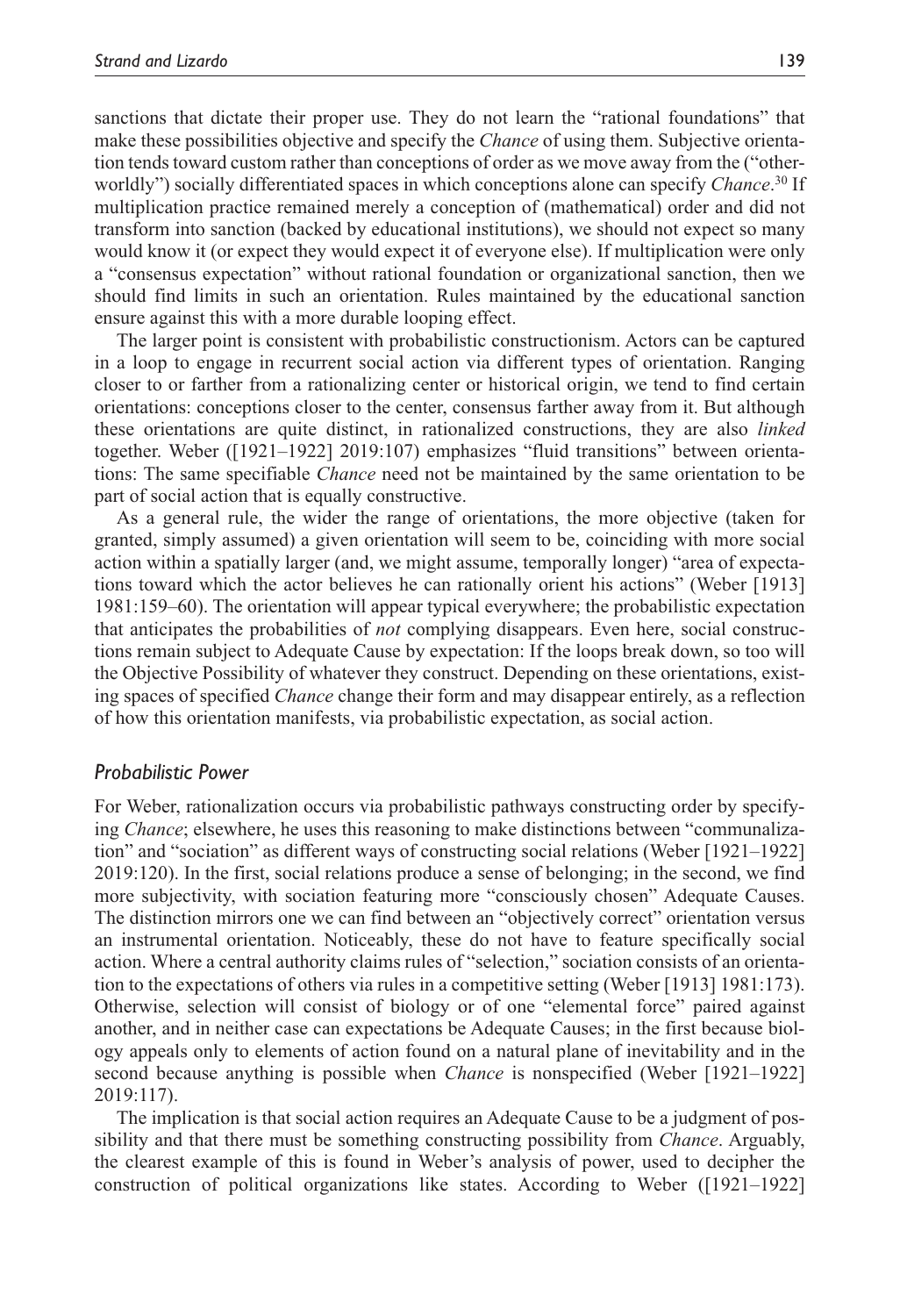2019:134), "**Power** can be defined as every *Chance*, within a social relationship, of enforcing one's own will even against resistance, whatever the basis of this *Chance* might be." Two things deserve comment here. First, Weber's definition of power, like his definition of the state, has been incredibly influential across all corners of social and political theory (Lukes 2004; Mann 1984; Pels 1998; Poggi 2016; Reed 2013:195). Second, the fact that this core concept is squarely defined in terms of *Chance* is analytically consequential, although a lot of secondary commentary has not focused on this aspect.<sup>31</sup> As a probabilistic phenomenon, power must be an Adequate Cause, which in this case means both conditions in Weber's definition must apply: (1) There is the possibility of resistance in a relationship that involves the enforcement of will, but (2) resistance is not typically pursued. Thus, a probabilistic approach to power, like Weber's, involves mechanisms constructing (and maintaining) a constant Objective Possibility from the *Chance* of its dissolution.

When Weber defines the term "domination" in the 1913 *Logos* essay, he puts particular emphasis on a looping relation giving a central role to expectation rather than nonsocial action in which a "stronger elemental force ...somehow asserts itself." In domination, "the action of those giving the orders is related in meaning to that of those obeying, and vice versa, in such a way that both *can* ordinarily count on the realization of the expectations toward which they have oriented their action" (Weber [1913] 1981:168). In domination, the expectations of one party (order-givers) typically coincide with the expectations of another (order-takers). For Weber ([1921–1922] 2019:135), likewise, "**[r]uleship is** the *Chance* that a command of a particular kind will be obeyed by given persons....**Discipline is** the *Chance* that, because of a practiced disposition, a command will find prompt, automatic, and schematic obedience."

In Weber's ([1921–1922] 2019:339) famous observation, "no rulers will voluntarily rely merely on the material, affectual [sic] or value rational-motives for the *Chancen* of survival. Instead, they will seek to arouse and foster belief in their 'legitimacy.'" A probabilisticsociological translation of this statement goes like this: No ruler can rely on "action" to maintain rule. Rulership must acquire an Adequate Cause, keyed to the fact that rulership is a type of social relation with those ruled. Because social relationships are probabilistic, consisting primarily of "the *Chance* that behavior corresponding to its meaning will **recur,**" so is the ability to rule (Weber [1921–1922] 2019:105).<sup>32</sup> Thus, to rule requires the enrollment of others oriented by expectations, although these expectations need not necessarily loop into a conception of order (e.g., "the divine right of kings," "*liberté, égalité, fraternité*"). In a probabilistic sense, legitimacy refers to sources of rule (often these are conceptions of order) as a specification of *Chance* that open up the relationship to the possibility of resistance but that also typically ensure one party will *not* meet resistance in this relationship. This creates the recurrence and repetition that constructs a ruling order (Weber [1921–1922] 2019:341).

Contrary to most readings and applications of Weber's definition, only now, after having defined rulership and power in relation to *Chance*, are we in a position to discuss Weber's definition of the state. The state, according to Weber, is a subtype of ruling organization, which he referred to as *political organizations*. Political organizations are characterized by the fact that "the existence and the validity of its orders can be continually guaranteed within a given geographical **area** by the application and threat of **physical** coercion by an administrative staff" (Weber [1921–1922] 2019:135). Political organizations are thus inherently *territorial* and built on Objective Possibility as, in this case, the authorized use of physical coercion in the exercise of rule over other people within that area. Whatever other Adequate Causes ("consciously chosen" or not) might apply in a given territory, social actions coincide with the existence of the state. More bounded types of rulership lack "territoriality,"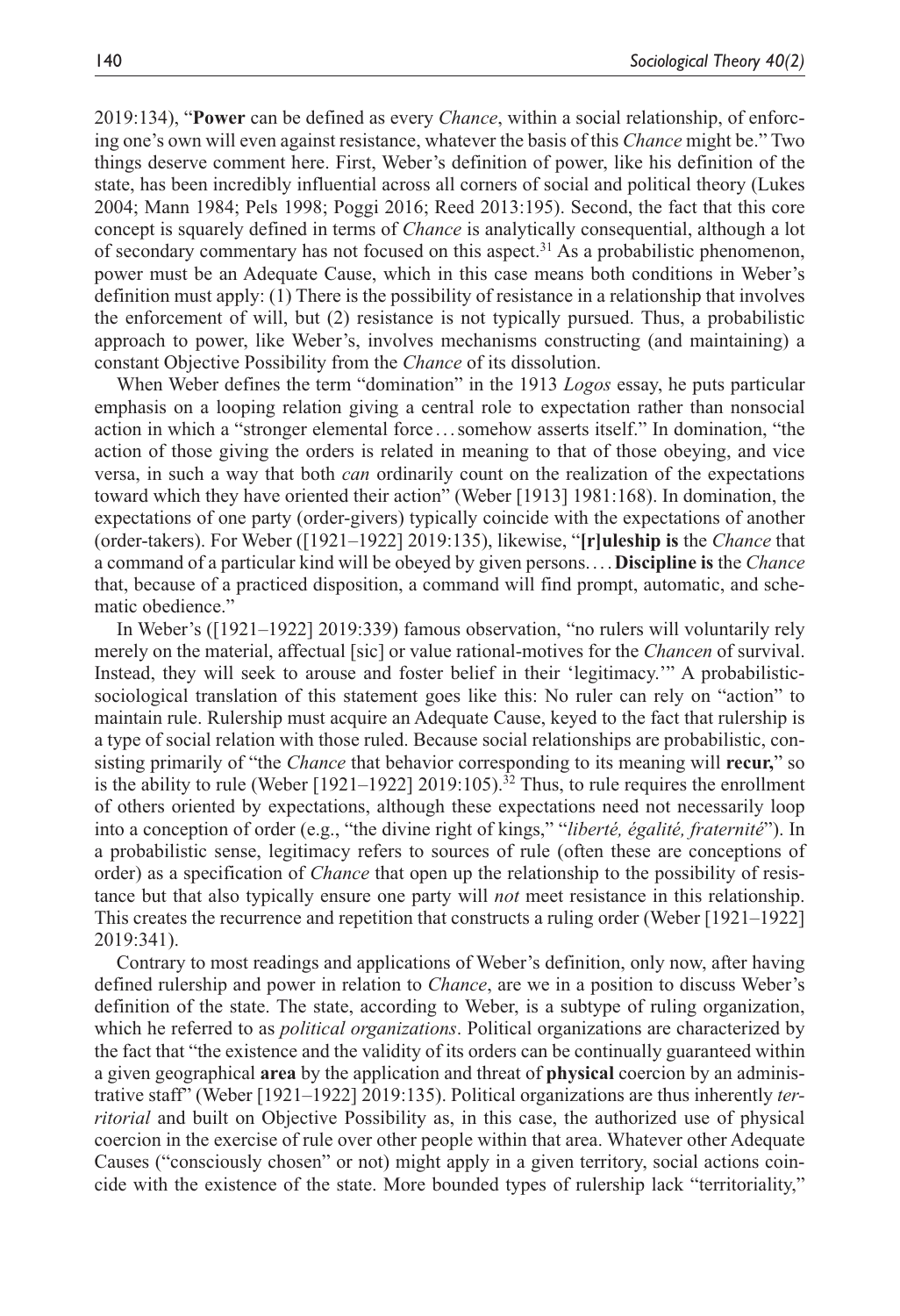such as when power moves as the monarch moves through space, making an orientation to it highly variable (see Ruggie 1993:151). States, however, become Adequate Causes for social actions at all distances from a territorially defined central authority (e.g., "the capital") and in all temporal periods after a moment of founding or constitution. More specifically, a state is an **"institutionally organized political enterprise** . . .[whose] administrative staff can lay claim to a **monopoly of legitimate** physical force in the execution of its orders" (Weber [1921–1922] 2019:136).

Thus, the state exists only insofar as there is a specifiable (and therefore nonnegligible) *Chance* of its being an Adequate Cause for all the social action found in a territory. Yet the sole focus on the state (cf. Mann 1984) as a specific mechanism for monopolizing violence within a territory is misguided. The state emerges here as a recurrent and punctuated (rather than inevitable and constant) entry in a larger background of nonstatist associational/consensual action. The existence of a state (like any other organization) is therefore fully probabilistic because it "ceases to 'exist' sociologically with the disappearance of the *Chance* that particular forms of meaningfully oriented social action occur. This *Chance* might be very great, or infinitely small...[t]here is no alternative and clearer meaning for the statement that, for instance, a particular 'state' 'exists,' or 'no longer exists'" (Weber [1921–1922] 2019:104). Put differently, a state exists as a *distribution* or *range* of Objective Possibility over an extended territory because this concerns the *Chance* that *this* political organization will be recognized (or not) as the sole bearer of the legitimate right to enforce rule via the threat of physical violence. Hence, the state, as Weber understands it, defines a continuous probabilistic field of potential actions and interactions distributed within a given territory that depends on action oriented to ruling relationships as objective sources of probabilistic expectations (Martin, Slez, and Borkenhagen 2016).<sup>33</sup> Power is not constant or deterministic, but constructed through various means, from a repeat "taming" of the *Chance* of resistance to the imposition of will only after having engaged that possibility.

# Weberian Probabilism and the Future of Social Theory

This article has argued for a fundamental revision of one of the classical pillars of social theory: the view that Max Weber advocates an interpretive sociology that presents sociologists with the analytical task of interpreting the meaning social actors project onto the world, thus removing the world from a state of intrinsic meaningless chaos and allowing for action, agency, and social construction. At its core, Weber's sociology features a primary encounter with a very different world, where many of the interpretivist principles previously built on Weber's work do not apply. Weber's is a *Chance* world in which people affirm and ramify mutually reinforcing loops between *Objective Possibilities* and *expectations* based on *orientation*. Weber presents us with a conceptual vocabulary that, unusually, incorporates probability as a perspective on what we do when we act rather than as a methodology (see Du Bois c. 1946). This implies that the phenomena sociologists take as objects of analysis are probabilistic constructions, secured objectively as ranges of possibility and subjectively by the expectations that loop into them. Together, these constitute the predictive, probabilistic environment in which social life unfolds (Veissière et al. 2020). Statistics can (sometimes) attach numerical indices to aspects of this environment, but they cannot account for Adequate Causes of social action that themselves remain just as probabilistic. Thus, to capture Adequate Cause as the result of looping effects and constructions of specifiable *Chance* is, for Weber, essentially sociology's raison d'etre as a distinct scientific endeavor.

In the mold of Weber, a probabilistic sociology of this sort would not so much mark a new path than a return to a truncated trajectory, hastily supplanted and quickly forgotten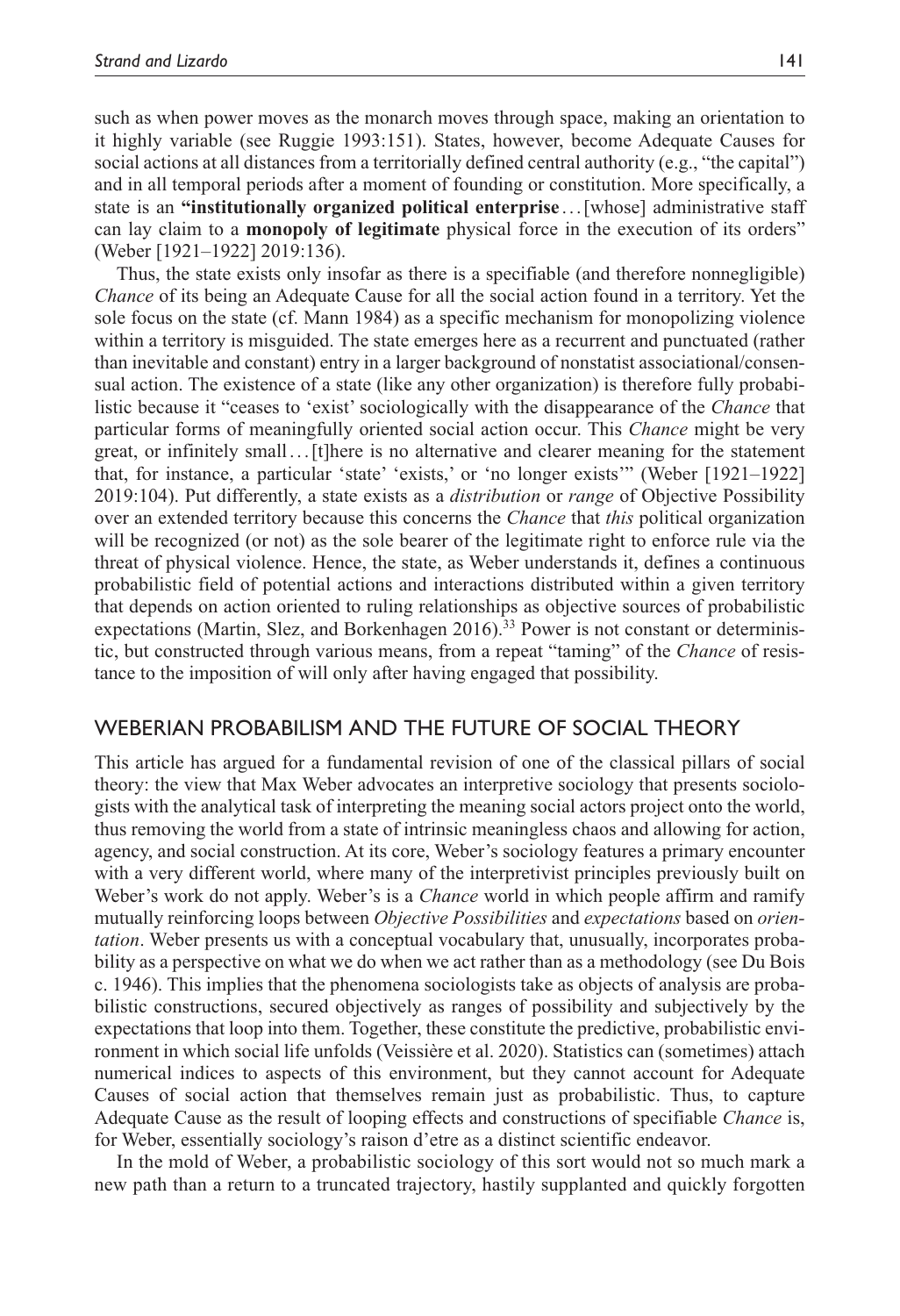in the annals of social science (Zabell 2016). Sociology retains a deep commitment to probabilistic thinking in its avoidance of explanation by general laws (Goldthorpe 2016; Lieberson 1992). As a general principle, the discipline locates and accounts for probability in statements of the kind, say, that group *X* has probability *p* of experiencing outcome *Z*, or any of the trends, likelihoods, and (logged) odds sociologists so often find themselves speaking about. Not all social explanations require statements like these, but few sociologists would dispute using these claims to explain the usual array of social facts. It is not hyperbole to say the discipline is known chiefly for producing statements like these, sending them into the public sphere to draw concern and consideration, buttressing particular kinds of professional sociological expertise aimed at forming the basis for plans of action to address specific societal concerns, problems, and policy-related issues (Turner 2015:61).

Nevertheless, we can find cracks in this edifice. Now and then, *Chance* finds its way through the explanatory gaps, and not simply as the sizable random error that outcompetes our best statistical models, haunting our analytic confidence. A now dominant line of historical explanation recognizes counterfactuals and unique conjunctures and is willing to emphasize "incidental happenings and the possibility of causal breaks" as major points of explanatory concern (Ermakoff 2015:68; see also Sewell 1996). More generally, we find attention to the unpredictable "eventfulness" of social life in historical sociology and beyond (Clemens 2007; Goffman 2019; Wagner-Pacifici 2017). Recently, Michael Sauder (2020) appealed to the (folk) notion of "chance" by seeking to highlight the neglected role of "luck" in social explanation.

These efforts do not go as far as Weber's probabilistic constructionism, as *Chance* remains—to use an old locution—a "topic of" rather than a "resource for" analysis. Nonetheless, they indicate sociologists' prevailing interest in probabilistic statements extends beyond conventional statistics. More often, this interest appears as the exception that proves the rule (Strand and Lizardo 2021). Probabilistic sociology, or any nonmathematical engagement with *Chance*, is an outlier—what sociologists in particular can appreciate as an objectively improbable use of language in Weber's ([1913] 1981:168) sense. Thinking probabilistically using "words" (Collins 1984) has hitherto lacked a coherent conceptual vocabulary. This is in part because in sociology, probability has long been a specialized explanatory tool in the form of statistics; this unique discourse, requiring a distinct pedagogy, has given probability, its principles, and even its words a legitimate ("typical") use. This division of mental labor is etched deeply into sociology, but we argue that the full consequence of the separation of probability from action has not truly been recognized until recently, with the appearance of data science and how it may put sociology, in its present form, on serious trial.

The "new data frontier" is, according to some, poised to upend received knowledge practices and forms of inference with new analytic approaches (Hofman, Sharma, and Watts 2017; Salganik et al. 2020). However, data science is not radically new in the *longue durée* of philosophical discourse on probability: It marks a methodological engagement with the *Chance* world that, with an assist from technology, has managed to surpass limits on statistical practice hitherto believed necessary. Outside the relatively controlled sphere of "structured" data, data science promises to tabulate single events without making them examples of classes (Panza, Napoletani, and Struppa 2011). For some, this new field heralds a "transformation of contemporary economy and society... a much wider shift that makes *everydayness qua* data imprints an intrinsic component of organizational and institutional life" (Constantiou and Kallinikos 2015:10). Data science is thus a brand of frequentist probabilistic thinking that renders action probabilistic by turning it into a "data vector" (Posner and Glen Weyl 2018).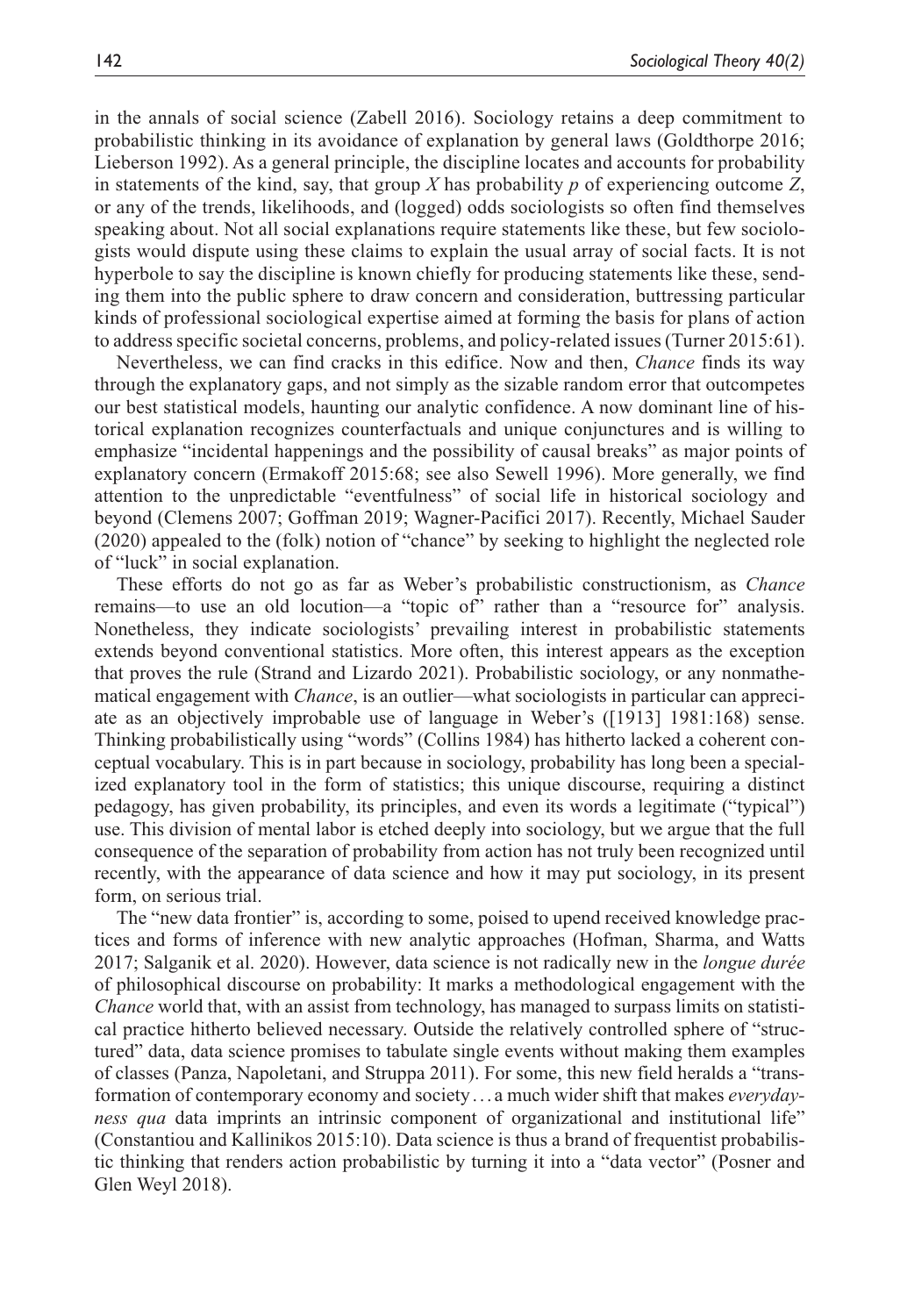With the benefit of Weberian probabilism, we see something important: namely, whether data science makes for better social science can only be answered if we are prepared to ask whether action can (and should) be "datafied" as recordable, digital traces while forgetting completely about interpretation.34 If data science can outflank sociology, as some fear (or hope), this is mainly because sociologists' current conception of "action," completely disconnected from probability, cannot put up any resistance. Those who remain unconvinced that theorists will ever find an adequate analytic definition of action recommend that sociologists focus on data analysis instead, using our pedagogy and research to equip ourselves with toolkits *now* necessary to provide access to the objective dimensions of the social world (see Watts 2014). If probability is entirely external to action, so this argument goes, then turning to probability is *per force* a turn away from action.

Yet data science could not guarantee such an analytic breakthrough, or as much profit potential, if it did not already feature a theory of action (see Fourcade and Healy 2017). In this theory, "data extraction," or the datafication of action, comes before a kind of predictive behavioral modification in which what we might call, after Weber, Objective Possibilities are quite literally presented to actors as an algorithmically modulated expectation or prediction (Fourcade and Johns 2020; Zuboff 2015). In the case of credit scores, Objective Possibilities consist of possible futures classified by risk potential (Kiviat 2019). Algorithmic digital capitalism can make "good matches" between people and products, news stories, or social media posts, entirely on the basis of information flows "appear[ing] to come from within—from cues about ourselves that we volunteered, or erratically left behind, or that were extracted from us in various parts of the digital infrastructure" (Fourcade and Healy 2017:17).

A probabilistic sociology in Weber's mold does not respond to this as a particularly alien action theory. Rather, it allows sociologists to understand what data science's version of "action" challenges, constructs, and potentially displaces. It jumps right into the fray and puts probability back into action. For instance, a predictive algorithm replaces other ways of specifying *Chance*, with the tracked digital interface playing the role of a machine-mediated subjective orientation. Algorithmic modulations of action effectively create *more* social action by using data extraction and machine learning to multiply the specifications of *Chance*. Social actors themselves need not have awareness of these modulations qua modes of data subjection or "surveillance" (Brayne 2017). For probabilistic sociology, these are social constructions, but they would remain analytically unspecifiable and essentially clandestine if we remain committed to separating probability from action rather than linking them in a Weberian sense.

As suggestive as these arguments might be, they require we break the mold and allow sociologists to theorize about action as nonnumerical probability. Theories of action have been rejuvenated in the post-Parsonian period by making sociology more conversant with pragmatism, phenomenology, hermeneutics, and cognitive science, yet our efforts remain mostly subsidiary. A theory of action must essentially be *retrofitted* to statistical correlations as a "mechanism" to participate in what remains the dominant explanatory form in our field (Knight and Reed 2019). With the benefit of Weber's probabilism, we can more clearly see the result is a trap between an explanatory Scylla and Charybdis of considerable consequence for sociological concept formation. Either attend to action but face the potential criticism that our only access to "action" is our own intuition (or what we prefer to read), making our theories of action feature only nominalist or speculative stakes, barring their transformation into user-friendly mechanisms. Alternatively, shift our explanatory concern away from action and onto "systems" and "structures," accessing these primarily through statistical aggregation. Taking this path faces the potential criticism that without an action theory, these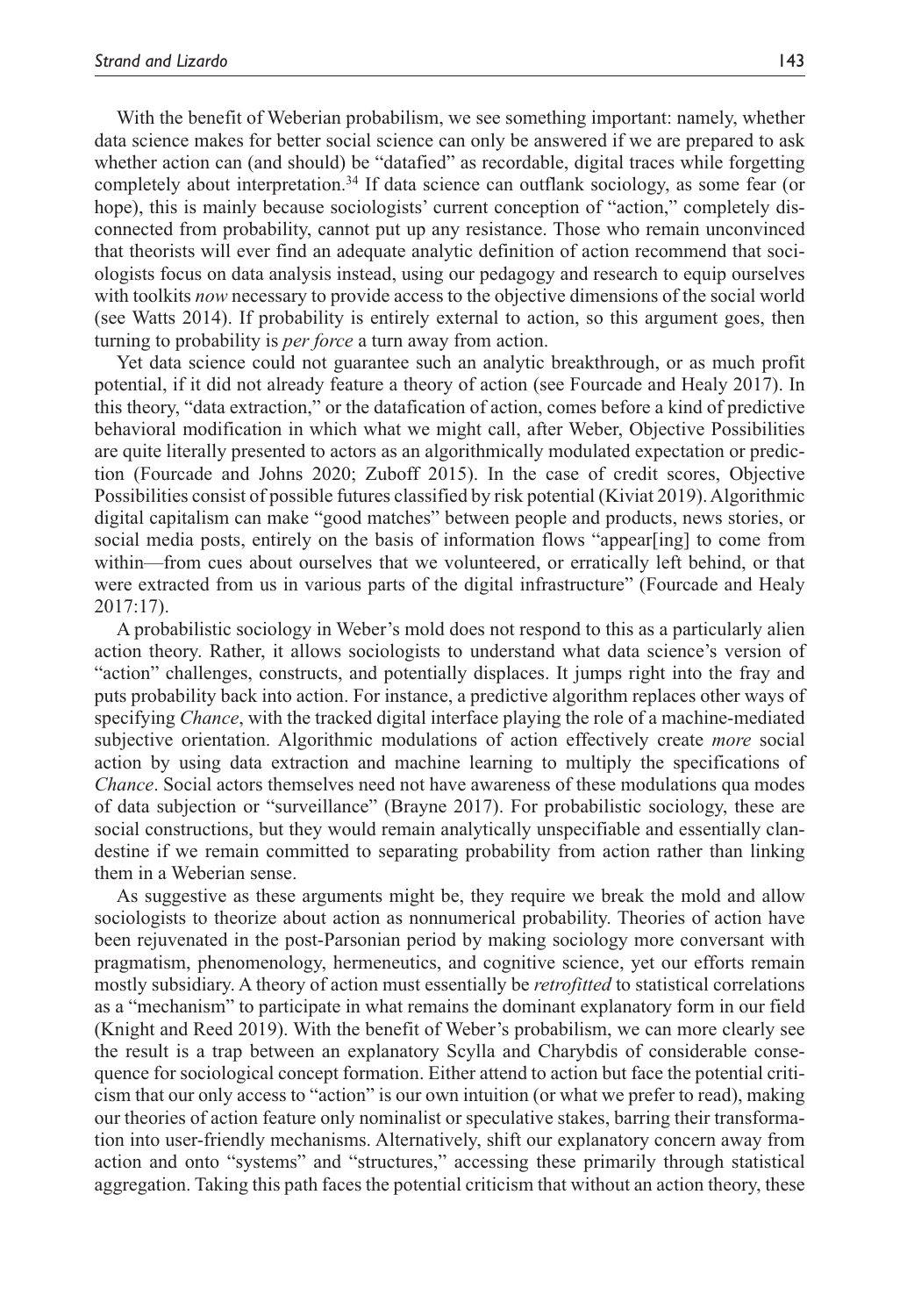become *self-*acting "collective personifications" treated as explanatory objects, appearing of questionable analytic validity in comparison with how they appear statistically (Vandenberghe 2007). Hence, this results in theorizing action to make it compatible with statistical patterns, or using statistical patterns to retroactively infer what must be occurring in action.

Weber ([1921–1922] 2019:90–91) faced a similar situation a hundred years ago. At the time, he feared that sociology, distinct from cultural science in the mold of Wilhelm Dilthey, would fail to understand its units of analysis as probabilistic constructions, thus systematically producing a "conceptual realism." Practitioners of the nascent discipline, Weber noted, would then mistake a provisional orientation to their explanatory objects for prevailing assumptions about their Objective Possibility. For Weber, probabilistic sociology offered a different course, although it required interpretation and probability become *allies* rather than antagonists. The lesson for our present discipline should be clear. Sociologists need not bracket probability as an exclusively methodological concern or put data-centric knowledge of frequencies at center stage. Instead, probability can be retrieved directly from social action, as a privileged way to both understand and theorize it.

# **ACKNOWLEDGMENTS**

We thank the reviewers for their comments and insight, without which, quite simply, we would have never figured this out.

## ORCID iDs

Michael Strand D <https://orcid.org/0000-0002-6820-5358> Omar Lizardo **D** <https://orcid.org/0000-0002-5405-3007>

## **NOTES**

- 1. As Dahrendorf (1979:62) once noted, despite the "more than one hundred places" in the first part of *Economy and Society* (*E&S*) that Weber "uses *chance* as a word or a category, one cannot but be surprised about how little attention the literature on Weber has paid to the term." The recent publication of the first part of *E&S* in a new translation by Keith Tribe makes abundantly clear, for the first time to Anglophone readers, Weber's "relentless use of *Chance*" (Tribe 2019:65), a term so common in the text that Tribe leaves it untranslated and always capitalized and italicized. We follow the same convention here, as well as following Weber's **bolding** of certain words for the purpose of emphasis.
- 2. This antagonism is axiomatic in contemporary sociology, mapping onto various methodological distinctions such as qualitative versus quantitative, statistics versus words, or meaning versus prediction (Collins 1984; Watts 2014).
- 3. This was the only section of Weber's presumed magnum opus whose finished proofs Weber checked and revised before his untimely death in 1920. Notably, the German word "Chaos" drops out of the *E&S* text, although it plays a significant role (as we expand on in the following work) in Weber's earlier work, particularly "The 'Objectivity' of Knowledge in Social Science and Social Policy" (see Weber [1904–1905] 2012:117–18).
- 4. Tellingly, Weber ([1921–1922] 2019:78) draws our attention to Simmel in the first passages of *E&S*: "I deviate from the method of Simmel adopted in his *Soziologie* and *Philosophie des Geldes* in that I make as clear as possible a distinction between **intended** and objectively **valid** 'meaning' a distinction that Simmel not only sometimes fails to make but often deliberately allows to run together" (see also Weber [1913] 1981:179, Note 1). In accusing Simmel of mistaking social forms for particular contents, Weber betrays a commitment to a more formal approach to sociology than has generally been appreciated.
- 5. Although previously noted in scattered form by some commentators, Weber's probabilism has still not been given the treatment it deserves. In work published in English, Stephen Turner and Regis Factor in the 1980s stand as pioneering in noting the implications of the connection between Weber and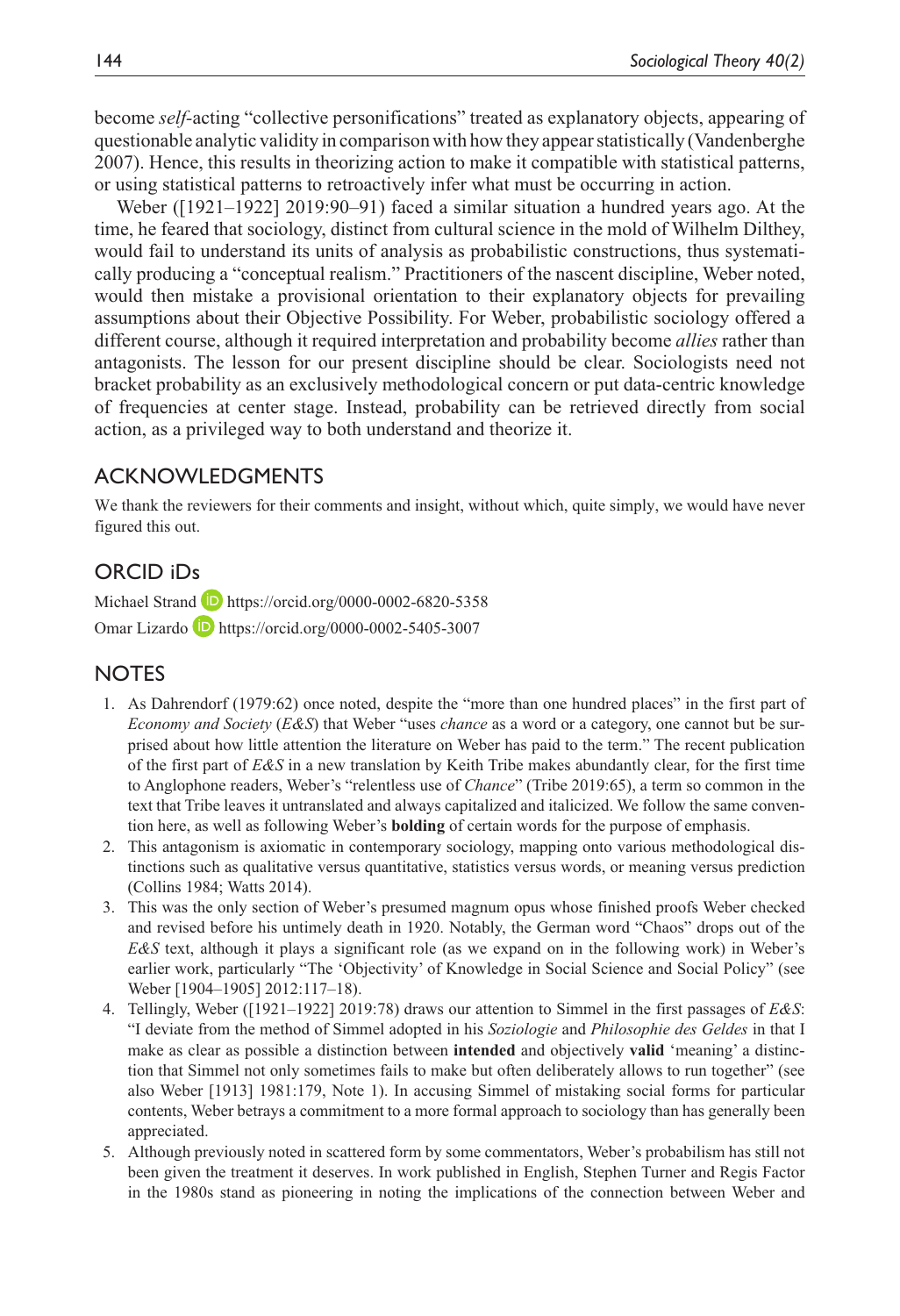nineteenth-century probabilism in Germany, most centrally the work of Johannes von Kries (Turner 1983, 1986; Turner and Factor 1981). Recent work by Ringer (2002, 2004, see particularly 2006) draws out the implications of such a connection for Weber's approach to historical methodology. Isaac Reed (2011:141, Footnote 37) also takes note of Weber's use of the concept of "objective possibility" and reliance on von Kries (following Ringer 2004). Reed does not link Weber's probabilism to his interpretive sociology, instead referring to *The Protestant Ethic and the Spirit of Capitalism* as interpretive sociology's signature example. Weber, however, does not appear to have explicitly linked his interpretive sociology to that text (for a similar observation, see Bargheer 2017). One surprising exception comes from the (so far unnoticed) deep influence of Weber's probabilism in Pierre Bourdieu's ([1980] 1990) practice theory. Bourdieu took notice of Weber's probabilism before Dahrendorf, particularly objective *Chance* and the "decoding of objective intention," drawing from a 1922 version of Weber's 1913 *Logos* essay (Weber [1913] 1981). For an extended discussion of Bourdieu's brand of probabilism, which builds directly on Weber's, see Strand and Lizardo (2021).

- 6. For an early version of the Weber/interpretivism linkage, see Wagner (1963:739).
- 7. Geertz and Parsons are not the only ones to claim a "Weber" and use this as a launching pad for a theoretical framework (for additional sociological Webers, see, e.g., Bellamy Foster and Holleman 2013; Collins 1986; Hilbert 1987; Swidler 2000). None of these Webers, however, closely resemble Weber the sociologist, as found in the completed chapters of *E&S* (or "mein soziologie," as Weber himself characterized it; see Tribe 2019:78). In part, the probabilist Weber we recuperate was obscured by Parsons's (Weber [1947] 1964) initial translation of this work (included as the first four chapters in all editions of *E&S* until now) that each of the different Webers in contemporary sociology rely on (see Tribe 2007). Even the more noteworthy criticisms of Parsons's Weber (see e.g., Cohen, Hazelrigg, and Pope 1975) in Anglophone sociology rely on Parsons's problematic translation of the text.
- 8. Throughout this article, we capitalize the probabilistic terms "Objective Possibility," "Objective Probability," and "Adequate Cause" to emphasize them as technical, analysts' terms, or ways to represent and infer "the existence of specifiable *Chance*" and not to confuse them with empirical objects we can directly observe, such as subjective expectation qua anticipations of sanction for breaking written rules.
- 9. See Du Bois (c. 1946, [1905] 2000) for further examples of probabilistic language (e.g., "hypothesis," Chance, sequences) applied as action-theoretic rather than statistical terms.
- 10. We find the first evidence of Weber's turn to *Chance* to build an interpretive sociology in a programmatic essay written in 1913 for the journal *Logos* (referred to hereafter as the "*Logos* essay") and in the finished first chapters of *E&S* (Weber [1913] 1981, [1921–1922] 2019). Weber leverages basic principles of von Kries's (1886) philosophical writings on probability (for an accessible introduction, see Zabell 2016) to frame sociology as a conceptually distinct scientific endeavor (Wagner 2020:452).
- 11. We thank an anonymous reviewer for helping us puzzle through this.
- 12. On these points, it is worth mentioning the influence of Nietzsche as finding an "ancient, Chancy universe" without a final state, in contrast to the seemingly settled (or slowly settling) universe, conducive to a priori categories, presented by German idealism (Deleuze [1962] 1983:25; Fleischmann 1964).
- 13. As Weber ([1913] 1981:159; italics in original) notes, "[a] most understandable and important basis for the explanation of action . . .is the *objective* existence of...[(subjectively) assessed] probabilities, i.e., a greater or lesser degree of probability as exposed in a 'judgment of objective possibility.'"
- 14. As Berger and Luckmann (1966:51) note, "the institutional order. . .is continually threatened by the presence of realities that are meaningless in *its* terms...the institutional order is...faced with the ongoing necessity of keeping chaos at bay."
- 15. Of course, a "linguistic academy" can arise via a planned association of people, imposing explicit "rules" of linguistic expression (as with the *Académie Française*). This constitutes a transition from "consensual" to "associational" action (Weber [1913] 1981:171). Nevertheless, the underlying probabilistic situation does not change—speakers are still oriented to Objective Possibility—but the mechanisms accounting for predictability and shaping such possibilities are different; in the first (consensual) case, an orientation to *Chancen* generated by the decentralized action of a multiplicity of people and in the second (associational) case, an orientation to Objective Possibility generated by the common meaning attached to the rules by others and the probability they will continue to take the rules into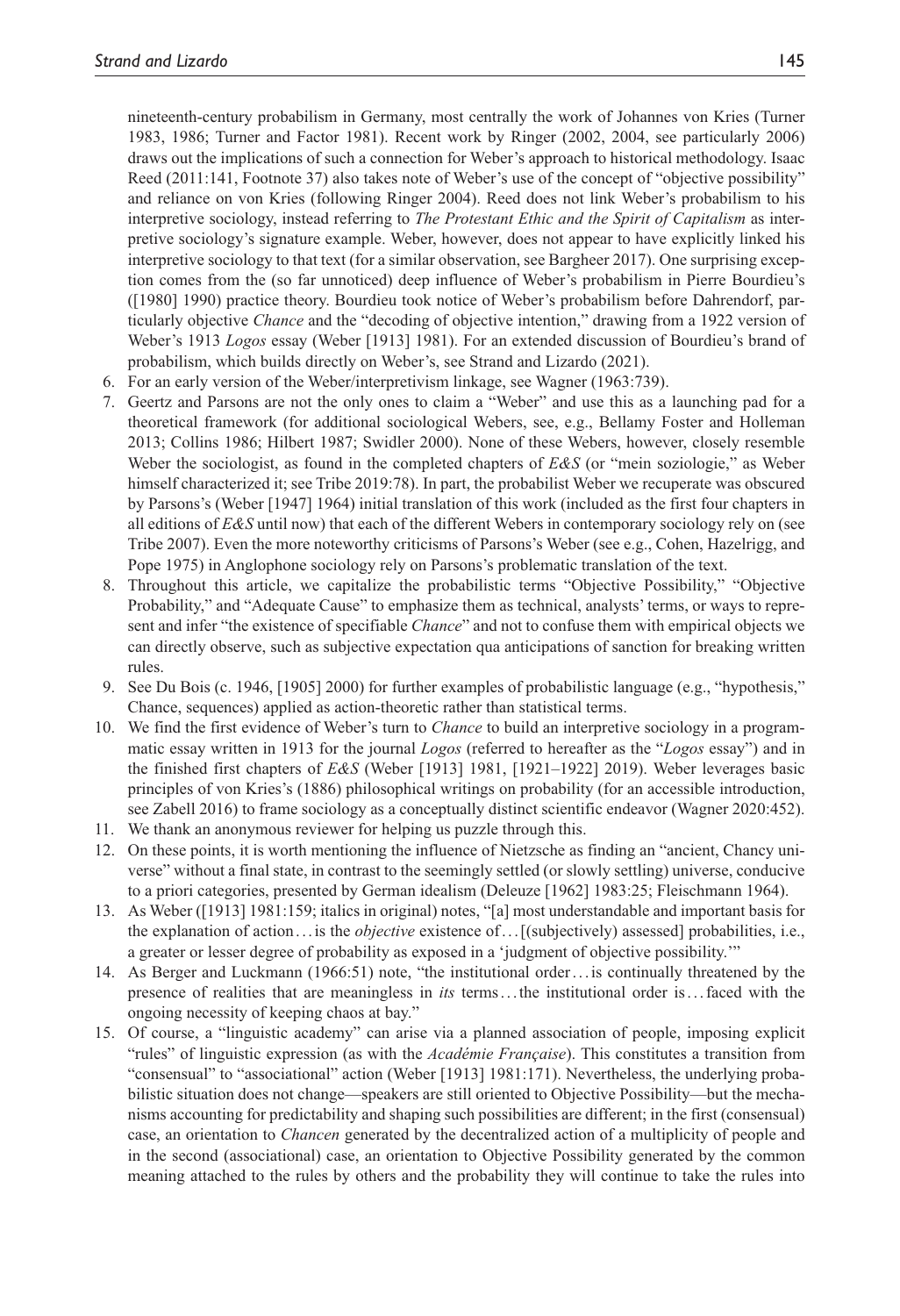account. Note that Weber ([1913] 1981:162) would allow for orientations to multiple orders at the same time so that today, we can say French speakers consensually orient to the Objective Possibilities generated by both the decentralized community of all French speakers *and* associationally orient to the Objective Possibilities generated by the explicit rules of the *Académie* in their routine reproduction of the French language.

- 16. A relevant contrast in this regard is flirtation, for which possibilities are deliberately kept open and never "actualized" in a way that would exclude some from looping into our orientation (Tavory 2009). The same is not true for the social relationship involved in "making music together," at least when we have musical notation. Once that loops into our orientation, it dictates what *should* happen next and what is and is not possible (Schutz 1951).
- 17. Here, probabilistic constructionism finds a parallel in Latour's (2003) "constructivism." While Latour's approach is also continuous and fluid in its "flatness," it finds no equivalent to Objective Possibility and therefore essentially features no coherent action theory.
- 18. See Weber ([1913] 1981:153, 159, 162, 169–170; [1921–1922] 2019:78–79, 88, 100–101, 103).
- 19. Weber ([1905] 2012:177–78) distinguishes probability from "precisely quantifiable probabilistic regularity" not to mistake the two, as probability in this last—today called "frequentist"—form remains, notably, "unintelligible" and incapable of informing expectation. Following von Kries, Weber distinguishes probability proper from the means used to give it a quantified meaning because this requires categorical distinctions to create equiprobability. Weber's general point becomes all the more striking once this context is considered. Weber (at least incipiently) shows us a way of drawing probabilistic expectation into action without diminishing our concern with the interpretive explanation thereof. This is particularly clear in how Weber uses the quoted phrase "judgment of objective possibility." He does so (1905 [2012]:182) in 1905 to explain Adequate Cause in the same essay in which he admits to "plundering" von Kries. He repeats this same quoted phrase (Weber 1913 [1981]:159; see also Weber [1921–1922] 2019:86) in the 1913 *Logos* essay. As far as anyone can tell, this quoted phrase comes directly from von Kries (see Pulte 2016).
- 20. A criticism of John Stuart Mills's method of agreement and difference was baked into von Kries's revision of probability (Keynes 1921:275–76).
- 21. Weber often uses the term "fluid" in *E&S* to characterize movement between and blurring of distinctions between abstract types (see Weber [1921–1922] 2019:100, 109–110, 125, 159, 163, 221, 361, 399, 451).
- 22. This could include "cheating" or "breaking the law," both of which presuppose an expectation oriented to objective possibilities, often as rules or laws (Weber [1913] 1981:161; see also Weber [1921–1922] 2019:113).
- 23. In Weber's ([1921–1922] 2019:88) examples, "events lack[ing] meaning" include things like mortality, fatigue, rainfall.
- 24. In logistic regression modeling, the "log odds" are the (logged) ratio of the probability *p* of an event occurring and its reciprocal, namely,  $log[p/(1-p)]$ .
- 25. The philosopher Alva Noe (2015: Chapter 4) remarks on a similar phenomenon as "art loops." If our bodies are capable of dance, choreography is a differentiated space in which certain conceptions of dance loop back into the body movements and make only some objectively possible as "dance." This can change as choreography changes. The same is true for music, painting, and writing, for instance.
- 26. We are not the first to recognize this. Bourdieu ([1980] 1990:63) and Dahrendorf (1979:73) also do.
- 27. Learning "an average" without frequency counts or real numbers might have seemed implausible to past attempts to make sense of Weber's probabilism (Turner 1983:513), but it aligns with learning mechanisms now proposed by proponents of the "predictive turn" in cognitive science (see Williams 2018).
- 28. This is a central postulate in Parsons's normativist functionalism (see Silver 2011).
- 29. As Weber ([1913] 1981:162) notes, "the empirical 'validity' of an order. . .[is] the probability [*Chance*] of its being 'complied with'. That means. . . associates, on the average, count on the probability [*Chance*] of order-oriented behavior on the part of others, just as they also, on the average, regulate their own action according to the same kind of expectations held by others."
- 30. Weber's ([1904–1905] 2002) account of the Protestant Ethic demonstrates loosely similar points of emphasis. Only religious conceptions, formed within a socially differentiated space and also fixing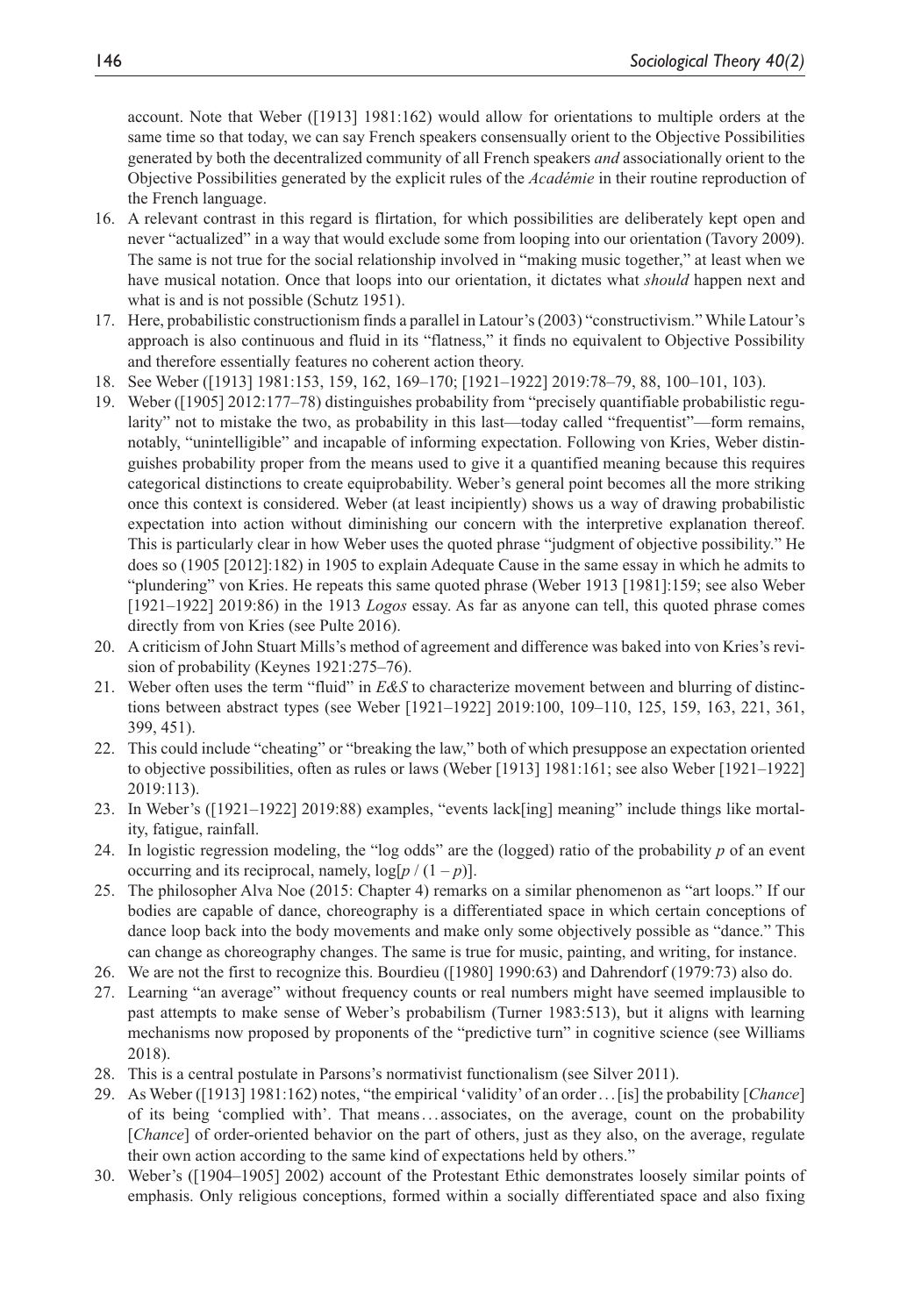Objective Possibility through conception, could break with feudal domination. Richard Lachmann's (1987:11) observation seems telling in this regard: For Weber, only with the "external ideological shock from a Protestant Ethic" could the "chronic inelasticity" of feudal domination ever have been broken (see also Collins 1997). But (pace Habermas 1984:216) the typical orientation that appeared could not remain as a "conception of order" (as it was for Calvin and Luther; Weber [1904–1905] 2002:53, 78, Chapter 3) for the Protestant Ethic to exercise societal transformation (e.g., move "out of monastic cells into everyday life"). To be an Adequate Cause on such a large scale, conceptions had to become sanctions by rule makers (e.g., pastors) that removed certain expectations from subjective decision (Weber [1904–1905] 2002:54–55, 103). "Work in a calling" became the (practical) orientation to the possibility of predestined eternal damnation or salvation, testifying one's saved status to others (Weber [1904–1905] 2002:74–75). The effect was to create a highly motivating "psychological premium" (Kalberg 1996:61) for those who knew little about the "rational foundations" of the possibilities they so desperately feared. Ultimately (in figures like Benjamin Franklin), they lose the association with religion entirely (Weber [1904–1905] 2002:17, 102).

- 31. Interpretivism, for its part, keeps a respectful distance from Weber's analysis of power.
- 32. Weber ([1921–1922] 2019:105) is radically probabilistic when it comes to the ontology of social relations: "[I]t is **only** the existence of this *Chance*—the greater or less **probability** that action corresponding to this meaning takes place, and **nothing** more than this—that signifies the '**existence**' of the social relationship."
- 33. Note we can easily extend the same reasoning to "supra-statal" ruling organizations such as empires (Go 2009). Like states, empires can be conceived as ruling organizations striving to monopolize the legitimate use of physical coercion throughout the globe, which may include impinging on local monopolies exercised by other states.
- 34. It is not by mistake that early boosters of data science set about attacking "theory," referring to it as just another word for "missing data" (Anderson 2008).

## **REFERENCES**

Abbott, Andrew. 1988. "Transcending General Linear Reality." *Sociological Theory* 6: 169–186.

- Abend, Gabriel. 2018. "Outline of a Sociology of Decisionism." *British Journal of Sociology* 69(2):237–64.
- Anderson, Chris. 2008. "The End of Theory: The Data Deluge Makes the Scientific Method Obsolete." *Wired Magazine* 16(7). [https://www.wired.com/2008/06/pb-theory/.](https://www.wired.com/2008/06/pb-theory/)
- Bargheer, Stefan. 2017. "The Invention of Theory: A Transnational Case Study of the Changing Status of Max Weber's Protestant Ethic Thesis." *Theory and Society* 46(6):497–541.
- Bellamy Foster, John and Hannah Holleman. 2013. "Weber and the Environment: Classical Foundations for a Postexemptionalist Sociology." *American Journal of Sociology* 117: 1625–1673.
- Berger, Peter L., and Thomas Luckmann. 1966. *The Social Construction of Reality: A Treatise in the Sociology of Knowledge*. New York, NY: Doubleday.
- Biernacki, Richard. 2000. "Language and the Shift from Signs to Practices in Cultural Inquiry." *History and Theory* 39(3):289–310.

Bourdieu, Pierre. [1980] 1990. *The Logic of Practice*. Stanford, CA: Stanford University Press.

- Brayne, Sarah. 2017. "Big Data Surveillance: The Case of Policing." *American Sociological Review* 82(5):977–1008.
- Clemens, Elisabeth S. 2007. "Toward a Historicized Sociology: Theorizing Events, Processes, and Emergence." *Annual Review of Sociology* 33:527–49.
- Cohen, Jere, Lawrence E. Hazelrigg, and Whitney Pope. 1975. "De-Parsonizing Weber: A Critique of Parsons' Interpretation of Weber's Sociology." *American Sociological Review* 40(2):229–41.
- Collins, Randall. 1984. "Statistics Versus Words." *Sociological Theory* 2:329–62.
- Collins, Randall. 1986. *Weberian Sociological Theory*. Cambridge: Cambridge University Press.
- Collins, Randall. 1997. "An Asian Route to Capitalism: Religious Economy and the Origins of Self-Transforming Growth in Japan." *American Sociological Review* 62(6):843–65.
- Constantiou, Ioanna D., and Jannis Kallinikos. 2015. "New Games, New Rules: Big Data and the Changing Context of Strategy." *Journal of Information Technology Impact* 30(1):44–57.
- Dahrendorf, Ralf. 1979. *Life Chances: Approaches to Social and Political Theory*. Chicago, IL: University of Chicago Press.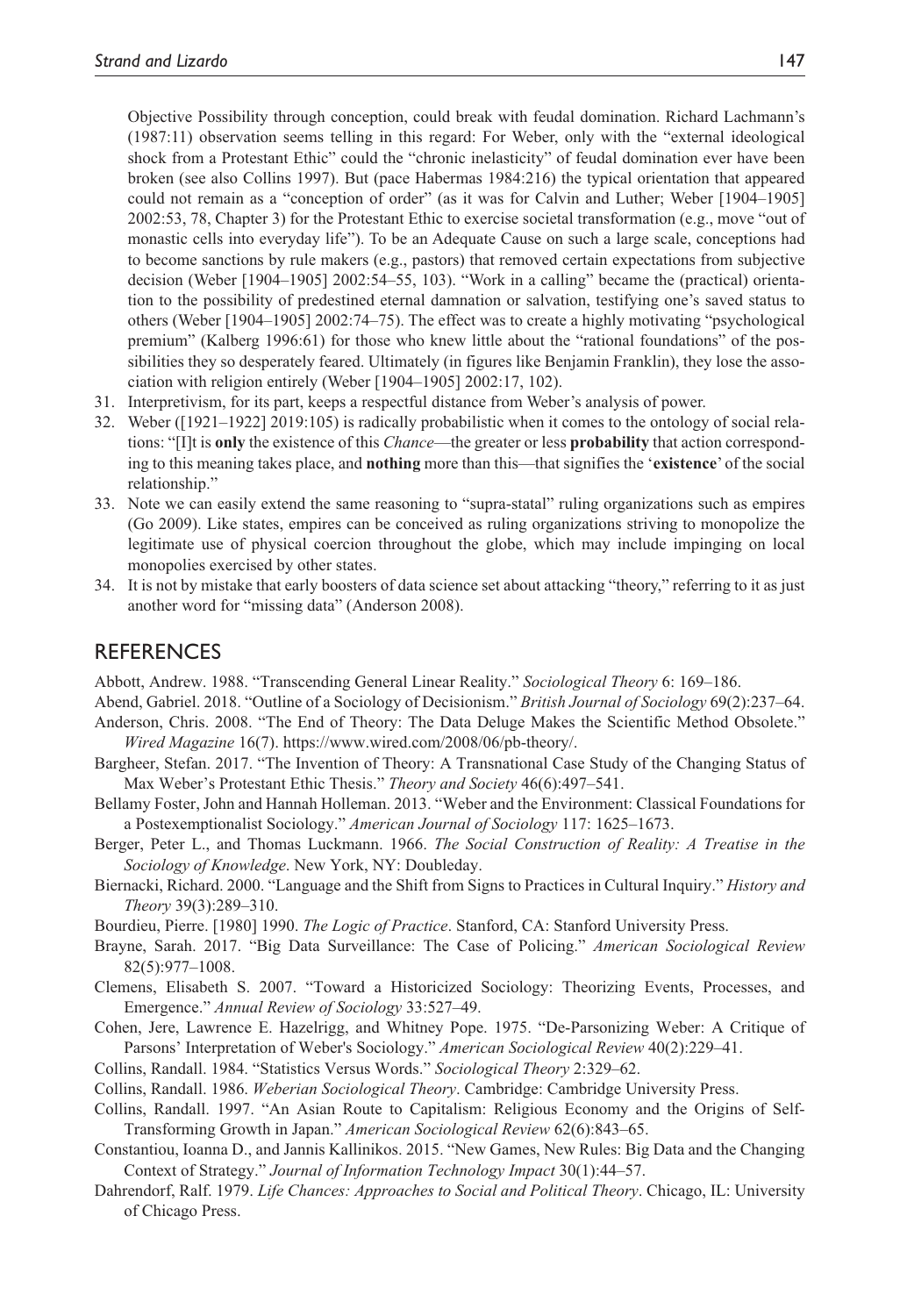Deleuze, Gilles. [1962] 1983. *Nietzsche and Philosophy*. New York, NY: Columbia University Press.

- Du Bois, William Edward Burghardt. c. 1946. "Steps toward a Science of How Men Act." W. E. B. Du Bois Papers (MS 312). Special Collections and University Archives, University of Massachusetts Amherst Libraries.
- Du Bois, William Edward Burghardt. 2000. "Sociology Hesitant." *Boundary 2* 27(3):37–44.
- Ermakoff, Ivan. 2015. "The Structure of Contingency." *American Journal of Sociology* 121(1):64–125.
- Fleischmann, Eugène. 1964. "De Weber à Nietzsche." *European Journal of Sociology* 5(2):190–238.
- Fourcade, Marion, and Kieran Healy. 2017. "Seeing Like a Market." *Socio-Economic Review* 15(1):9–29.
- Fourcade, Marion, and Fleur Johns. 2020. "Loops, Ladders and Links: The Recursivity of Social and Machine Learning." *Theory and Society* 49(5–6):803–32.
- Geertz, Clifford. 1973. *The Interpretation of Cultures: Selected Essays*. New York, NY: Basic Books.
- Giddens, Anthony. 1979. *Central Problems in Social Theory: Action, Structure, and Contradiction in Social Analysis*. Berkeley: University of California Press.
- Go, Julian. 2009. "The 'New' Sociology of Empire and Colonialism." *Sociology Compass* 3(5):775–88.
- Goffman, Alice. 2019. "Go to More Parties? Social Occasions as Home to Unexpected Turning Points in Life Trajectories." *Social Psychology Quarterly* 82(1):51–74.
- Goldthorpe, John. 2016. *Sociology as a Population Science*. Cambridge: Cambridge University Press.

Habermas, Jürgen. 1984. *The Theory of Communicative Action*. Boston, MA: Beacon Press.

- Heidelberger, Michael. 2015. "From Mill via von Kries to Max Weber: Causality, Explanation, and Understanding." *Max Weber Studies* 15(1):13–45.
- Heiskala, Risto. 2011. "The Meaning of Meaning in Sociology. The Achievements and Shortcomings of Alfred Schutz's Phenomenological Sociology." *Journal for the Theory of Social Behaviour* 41(3):231–46.
- Hilbert, Richard A. 1987. "Bureaucracy as Belief, Rationalization as Repair: Max Weber in a Post-Functionalist Age." *Sociological Theory* 5(1):70–86.
- Hofman, Jake M., Amit Sharma, and Duncan J. Watts. 2017. "Prediction and Explanation in Social Systems." *Science* 355(6324):486–88.
- Kalberg, Stephen. 1980. "Max Weber's Types of Rationality: Cornerstones for the Analysis of Rationalization Processes in History." *American Journal of Sociology* 85(5):1145–79.
- Kalberg, Stephen. 1996. "On the Neglect of Weber's Protestant Ethic as a Theoretical Treatise: Demarcating the Parameters of Postwar American Sociological Theory." *Sociological Theory* 14(1):49–70.
- Keynes, John Maynard. 1921. *A Treatise on Probability*. London: Macmillan.
- Kiviat, Barbara. 2019. "The Art of Deciding with Data: Evidence from How Employers Translate Credit Reports into Hiring Decisions." *Socio-Economic Review* 17(2):283–309.
- Knight, Carly R., and Isaac Ariail Reed. 2019. "Meaning and Modularity: The Multivalence of 'Mechanism' in Sociological Explanation." *Sociological Theory* 37(3):234–56.
- Kruger, Lorenz, Lorraine J. Daston, and Michael Heidelberger. 1990. *The Probabilistic Revolution: Ideas in History*. Cambridge, MA: MIT Press.

Kuper, Adam. 2009. *Culture: The Anthropologists' Account*. Cambridge, MA: Harvard University Press.

- Lachmann, Richard. 1987. *From Manor to Market: Structural Change in England, 1536-1640*. Madison: University of Wisconsin Press.
- Latour, Bruno. 2003. "The Promises of Constructivism." Pp. 27–46 in *Chasing Technoscience: Matrix for Materiality*, edited by D. Ihde and E. Selinger. Bloomington: Indiana University Press.
- Lieberson, Stanley. 1992. "Einstein, Renoir and Greeley: Some Thoughts about Evidence in Sociology." *American Sociological Review* 57: 1–15.
- Lizardo, Omar. 2016. "Cultural Theory." Pp. 99–120 in *Handbook of Contemporary Sociological Theory*, edited by S. Abrutyn. New York, NY: Springer.
- Lukes, Steven. 2004. *Power: A Radical View*. London: Macmillan.
- Mann, Michael. 1984. "The Autonomous Power of the State: Its Origins, Mechanisms and Results." *European Journal of Sociology* 25(2):185–213.
- Martin, John Levi. 2003. "What Is Field Theory?" *American Journal of Sociology* 109(1):1–49.
- Martin, John Levi, Adam Slez, and Chad Borkenhagen. 2016. "Some Provisional Techniques for Quantifying the Degree of Field Effect in Social Data." *Socius* 2. doi:10.1177/2378023116635653.
- Noë, Alva. 2015. *Strange Tools: Art and Human Nature*. New York, NY: Farrar, Straus and Giroux.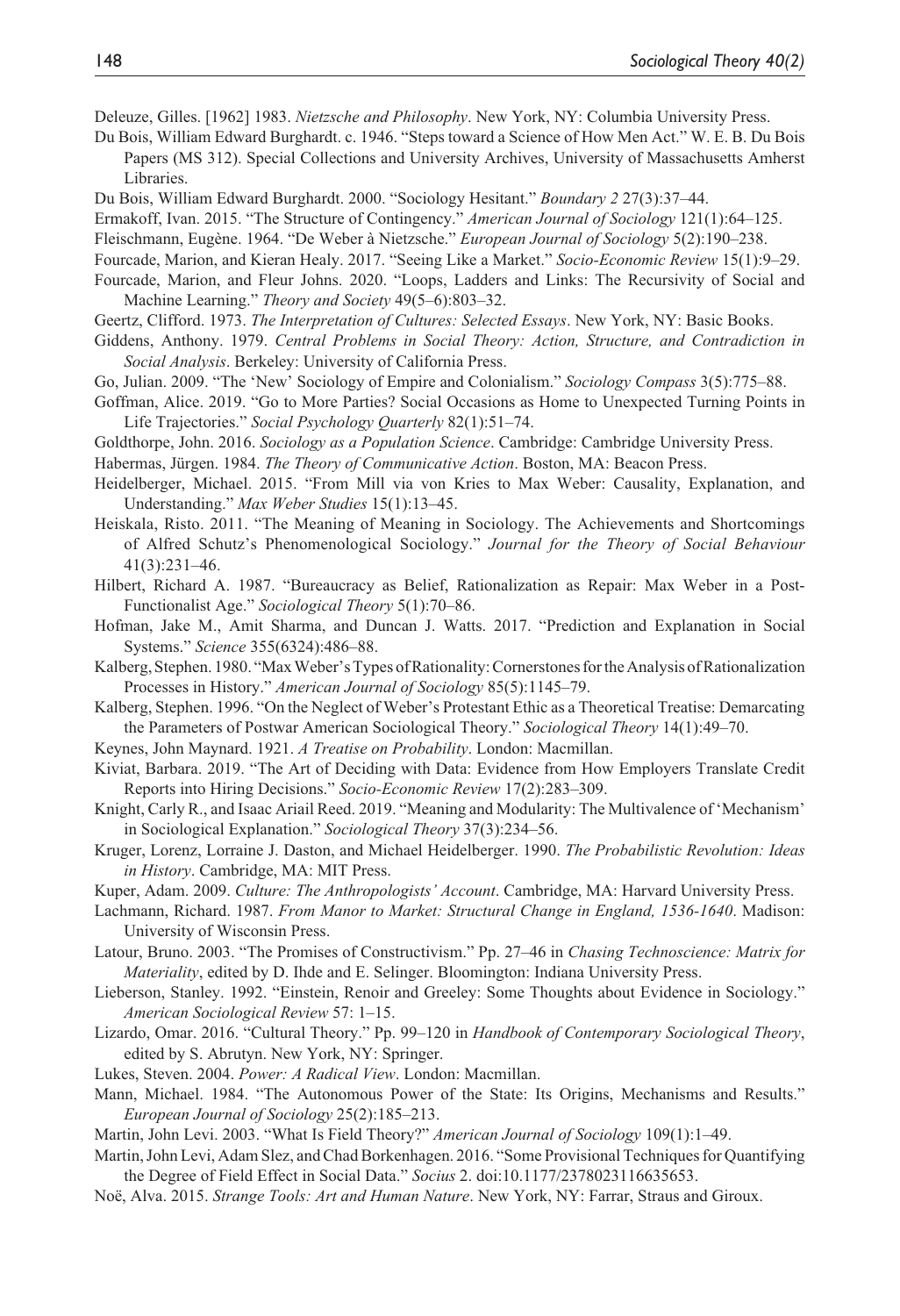- Palonen, Kari. 2008. "'Objectivity' as Fair Play Max Weber's Parliamentary Redescription of a Normative Concept." *Redescriptions: Political Thought, Conceptual History and Feminist Theory* 12(1):72–95.
- Panza, Marco, Domenico Napoletani, and Daniele Struppa. 2011. "Agnostic Science. Towards a Philosophy of Data Analysis." *Foundations of Science* 16(1):1–20.
- Parsons, Talcott. 1972. "Culture and Social System Revisited." *Social Science Quarterly* 53(2):253–66.
- Peacock, James. 1981. "The Third Stream: Weber, Parsons, Geertz." *Journal of the Anthropological Society of Oxford* 12(2):122–29.

Pels, Dick. 1998. *Property and Power in Social Theory: A Study in Intellectual Rivalry*. London: Routledge. Poggi, Gianfranco. 2016. *Forms of Power*. Cambridge, UK: Polity Press.

- Posner, Eric A., and E. Glen Weyl. 2018. *Radical Markets: Uprooting Capitalism and Democracy for a Just Society*. Princeton, NJ: Princeton University Press.
- Pulte, Helmut. 2016. "Johannes von Kries's Objective Probability as a Semi-classical Concept. Prehistory, Preconditions and Problems of a Progressive Idea." *Journal for General Philosophy of Science* 47(1):109–29.
- Reed, Isaac Ariail. 2011. *Interpretation and Social Knowledge: On the Use of Theory in the Human Sciences*. Chicago, IL: University of Chicago Press.
- Reed, Isaac Ariail. 2013. "Power: Relational, Discursive, and Performative Dimensions." *Sociological Theory* 31(3):193–218.
- Ringer, Fritz. 2002. "Max Weber on Causal Analysis, Interpretation, and Comparison." *History and Theory* 41(2):163–78.
- Ringer, Fritz. 2004. *Max Weber: An Intellectual Biography*. Chicago, IL: University of Chicago Press.
- Ringer, Fritz. 2006. "Comparison and Causal Explanation." *Comparative Education Review* 42(3):363–76.
- Ruggie, John Gerard. 1993. "Territoriality and beyond: Problematizing Modernity in International Relations." *International Organization* 47(1):139–74.
- Salganik, Matthew J., Ian Lundberg, Alexander T. Kindel, Caitlin E. Ahearn, Khaled Al-Ghoneim, Abdullah Almaatouq, Drew M. Altschul, et al. 2020. "Measuring the Predictability of Life Outcomes with a Scientific Mass Collaboration." *Proceedings of the National Academy of Sciences of the United States of America* 117(15):8398–403.
- Sauder, Michael. 2020. "A Sociology of Luck." *Sociological Theory* 38(3):193–216.
- Schutz, Alfred. 1951. "Making Music Together: A Study in Social Relationship." *Social Research* 18(1):76–97.
- Sewell, William. 1992. "A Theory of Structure: Duality, Agency and Transformation." *American Journal of Sociology* 98(1):1–29.
- Sewell, William 1996. "Historical Events as Transformations of Structures: Inventing Revolution at the Bastille." *Theory and Society* 25(6):841–81.
- Silver, Daniel. 2011. "The Moodiness of Action." *Sociological Theory* 29(3):199–222.
- Strand, Michael, and Omar Lizardo. 2021. "For a Probabilistic Sociology: A History of Concept Formation with Pierre Bourdieu." *Theory and Society*. doi:10.1007/s11186-021-09452-2.
- Swidler, Ann. 2000. "Cultural Power and Social Movements." Pp. 269–83 in *Culture and Politics*, edited by L. Crothers and C. Lockhart. New York, NY: St. Martin's Press.
- Tavory, Iddo. 2009. "The Structure of Flirtation: On the Construction of Interactional Ambiguity." Pp. 59–74 in *Studies in Symbolic Interaction*. Vol. 33, edited by N. K. Denzin. Bingley, UK: Emerald Group Publishing Limited.
- Tribe, Keith. 2007. "Talcott Parsons as Translator of Max Weber's Basic Sociological Categories." *History of European Ideas* 33(2):212–33.
- Tribe, Keith. 2019. "Introduction to Max Weber's Economy and Society." Pp 1–74 in *Economy and Society*, edited and translated by K. Tribe. Cambridge: Harvard University Press.
- Turner, Stephen. 2015. "Going Post-normal: A Response to Baehr, Albert, Gross, and Townsley." *The American Sociologist* 46(1):51–64.
- Turner, Stephen P. 1983. "Weber on Action." *American Sociological Review* 48(4):506–19.
- Turner, Stephen P. 1986. *The Search for a Methodology of Social Science: Durkheim, Weber, and the Nineteenth-Century Problem of Cause, Probability, and Action*. Boston, MA: D Reidel.
- Turner, Stephen P., and Regis A. Factor. 1981. "Objective Possibility and Adequate Causation in Weber's Methodological Writings." *The Sociological Review* 29(1):5–28.